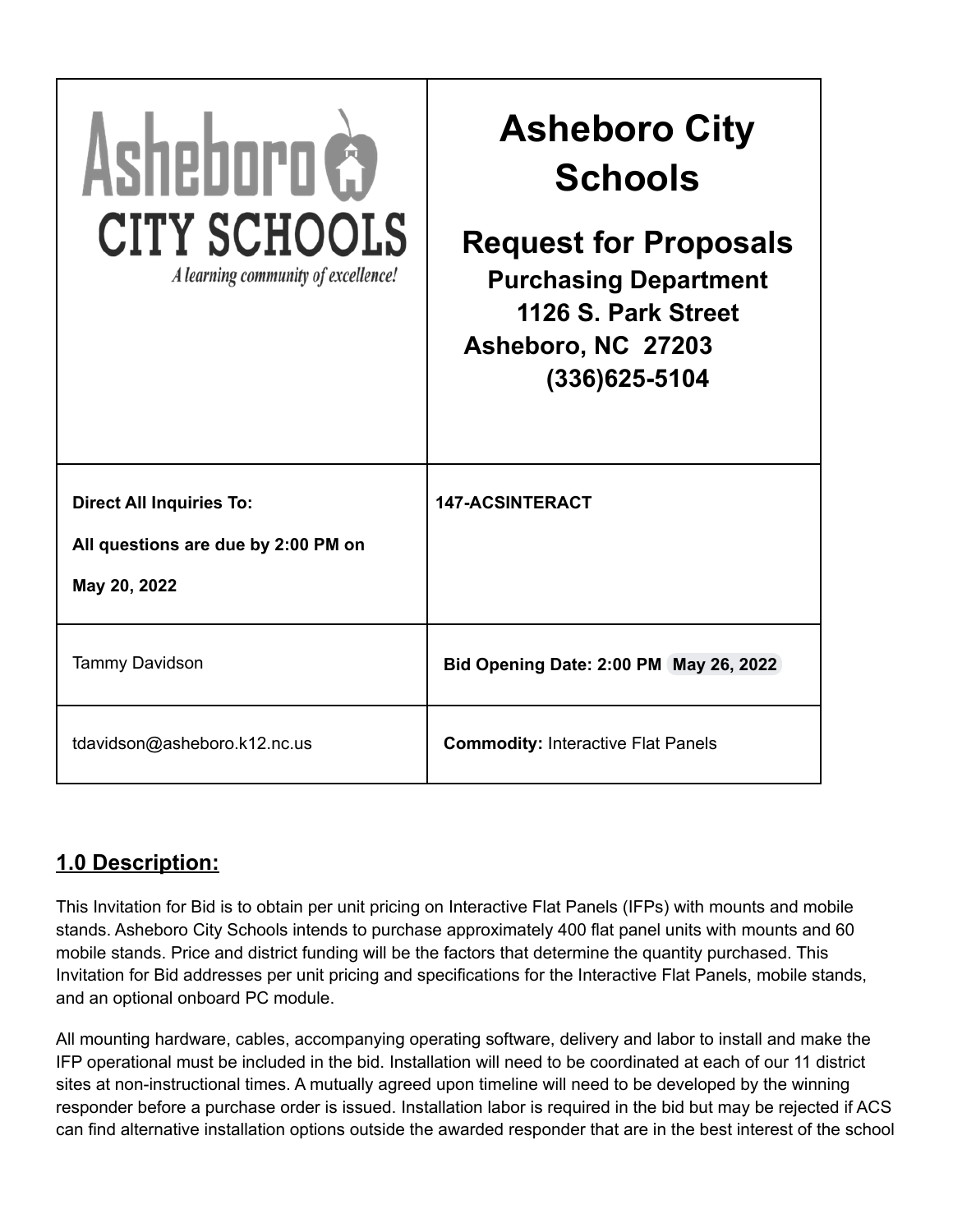system. In that case, installation will not be a requirement to win the bid. Proposal should also include the option for removal of the old equipment being replaced. Walkthroughs available by appointment.

# **1.1 Bid Specifications:**

All Interactive Flat Panels reflected in the bid must meet the specifications outlined in this section. These specifications apply to hardware and software and establish the minimum requirements for a bid to be accepted. If the proposed IFP fails to meet these requirements, it will be up to ACS staff to pass judgment as to whether the missing requirement will result in the bid being marked as an incomplete submission and rejected.

# PRIORITY FEATURES

❏ Seamless Google Integration/Sign in supported by the IFP Operating System with the ability to save/open files to/from Google Drive

❏ Wireless casting and broadcasting for staff & Casting Device Management for student devices (preferred casting/broadcasting method is device and network agnostic and will not require bridging subnets. Casting should not require all devices in the same VLAN)

❏ Advanced MDM/RDM included with minimum 5 year license. Features should include scheduled power management, device groups,automatic updates, and broadcast messaging to multiple IFP devices/groups.

❏ Split screen capabilities / Simultaneous presenters/ Collaboration with multiple students

❏ Mirroring content between IFPs

❏ Broadcast/share content from IFP OS to an end user device (PC, Chromebook, and/or iPad)

❏Advanced whiteboarding capabilities native to IFP OS (ie. pinch and zoom, screen capture, copy/paste content)

❏ Create native whiteboard files on an end user device (PC, Chromebook, or iPad) and open in whiteboarding software/app on the IFP OS.

❏ Ability to convert or open SmartNotebook files

❏ QR code sharing and/or sign in from the IFP OS.

❏ Annotation support for shared screens/ device touchback capabilities. Ability to save/share annotations.

❏ Screen recording capabilities w/ audio capture supported by IFP OS

❏ Lesson creation software without recurring subscription costs

❏ YouTube integration without advertising

❏ Guest access/login for IFP OS

❏ Account sign in/out for IFP OS and/or Google Single Sign on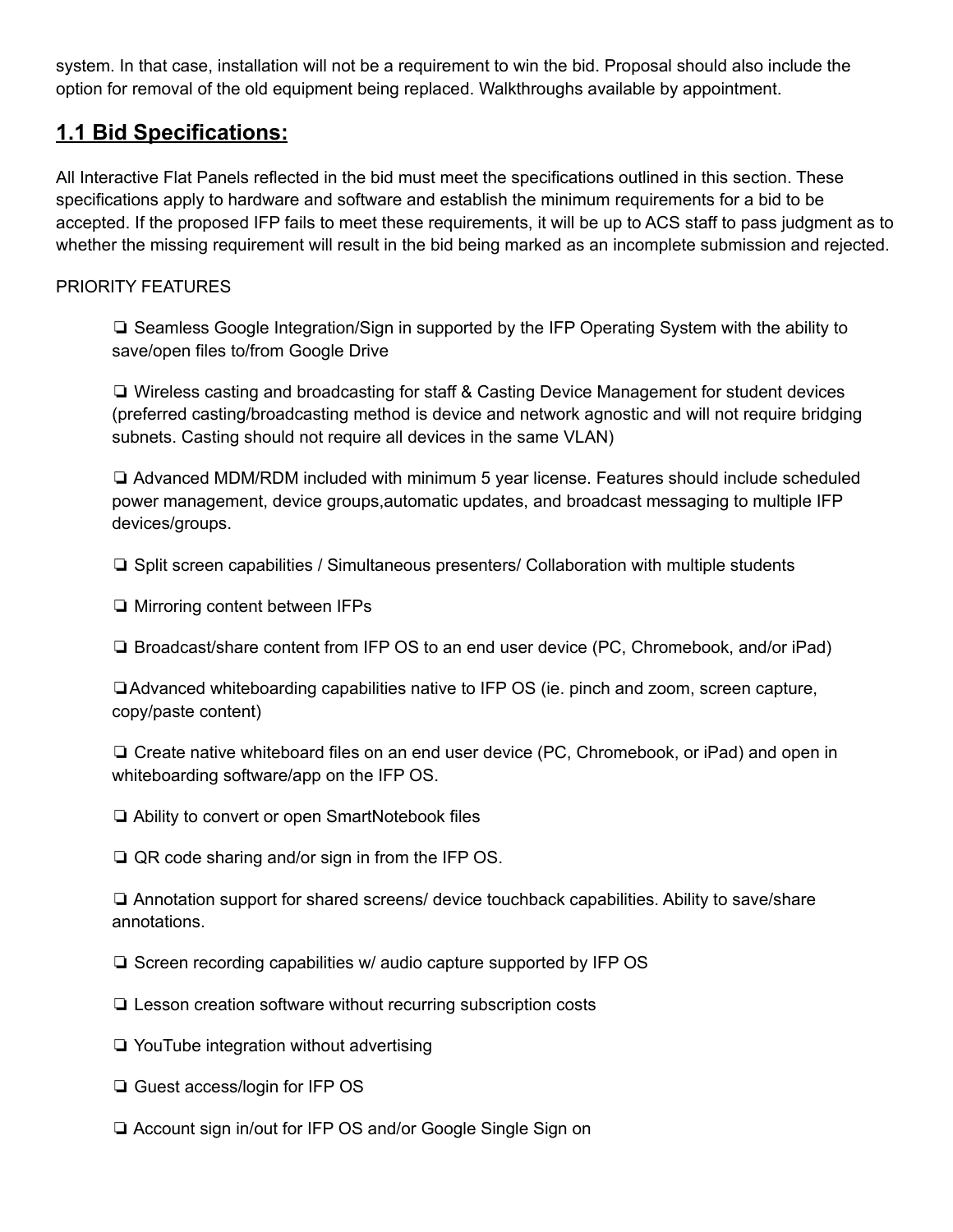❏ Standard wheeled cart with various height mounting options

❏ On site Professional development (PD) during initial implementation

❏ Ongoing on demand PD / training options for retraining and onboarding new staff

#### HARDWARE SPECIFICATIONS

- ❏ Diagonal Size 75" up to 100"
- ❏ Integrated On-board Android or comparable Operating System
- ❏ SCREEN TOUCH POINTS Greater than or Equal to 10
- ❏ VIEWING ANGLE 178° or better
- ❏ AUDIO SPEAKER & POWER Greater or Equal to 2 X 10w
- ❏ HDMI INPUT x 2 or more
- ❏ HDMI OUTPUT x 1 or more
- ❏ USB (media) input- x 2 (at least 1 USB-C preferred)
- ❏ WIFI Integrated Onboard wireless (802.11N-AC)
- ❏ MOUNT All steel construction to support required weight.

SOFTWARE: All Interactive Instructional Flat Panels must come with the following:

- ❏ All operating system and software included
- ❏ Free Upgrades for a minimum 10 years
- ❏ Compatible with Windows 10 or later
- ❏ Remote access by technology administrators
- ❏ Must include the following features/components with the ability to:
	- ❏ annotate
	- ❏ screen share
	- ❏ collaborate
	- ❏ "flip"the classroom
	- ❏ wirelessly teach

## Annotation Software: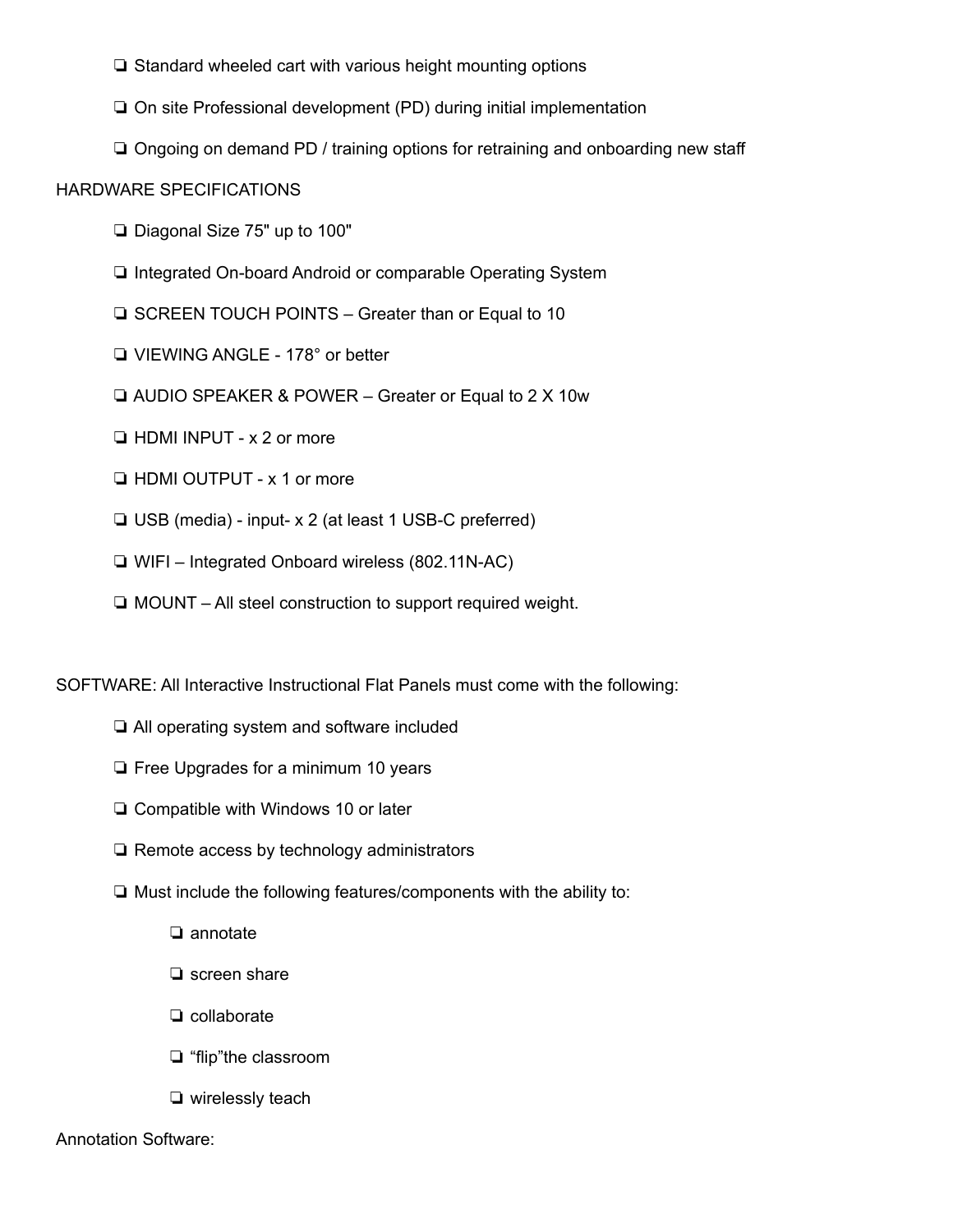- ❏ Markup/Draw Tools-multiple colors, pen widths, highlighters
- ❏ Eraser-like function
- ❏ Endless Scroll/Infinite or multi-page canvas
- ❏ Snip Tool and Screenshot function
- ❏ File and Object Drop capabilities
- ❏ Timers and Rulers
- ❏ Galleries and Animation
- ❏ Subject Specific Tools

#### Collaborative Software:

- ❏ Cloud based activity management
- ❏ Split screen into regions (multi-user)

#### Wireless Teaching Device Software:

- ❏ Ability to wirelessly control the board from multiple device types:
	- ❏ Android
	- ❏ iOS
	- ❏ Windows 10 laptop
	- ❏ Windows 10 desktop
	- ❏ Chromebook
- ❏ Ability to upload pictures and video instantly
- ❏ Ability to annotate from anywhere in the room

#### Remote Admin Software (MDM/RDM):

- ❏ Remote Management with device groups
- ❏ Ability to power off device remotely
- ❏ Ability to push technical updates remotely
- ❏ Message Broadcast
- ❏ Snapshot or Live Viewing
- ❏ Reporting and Analytics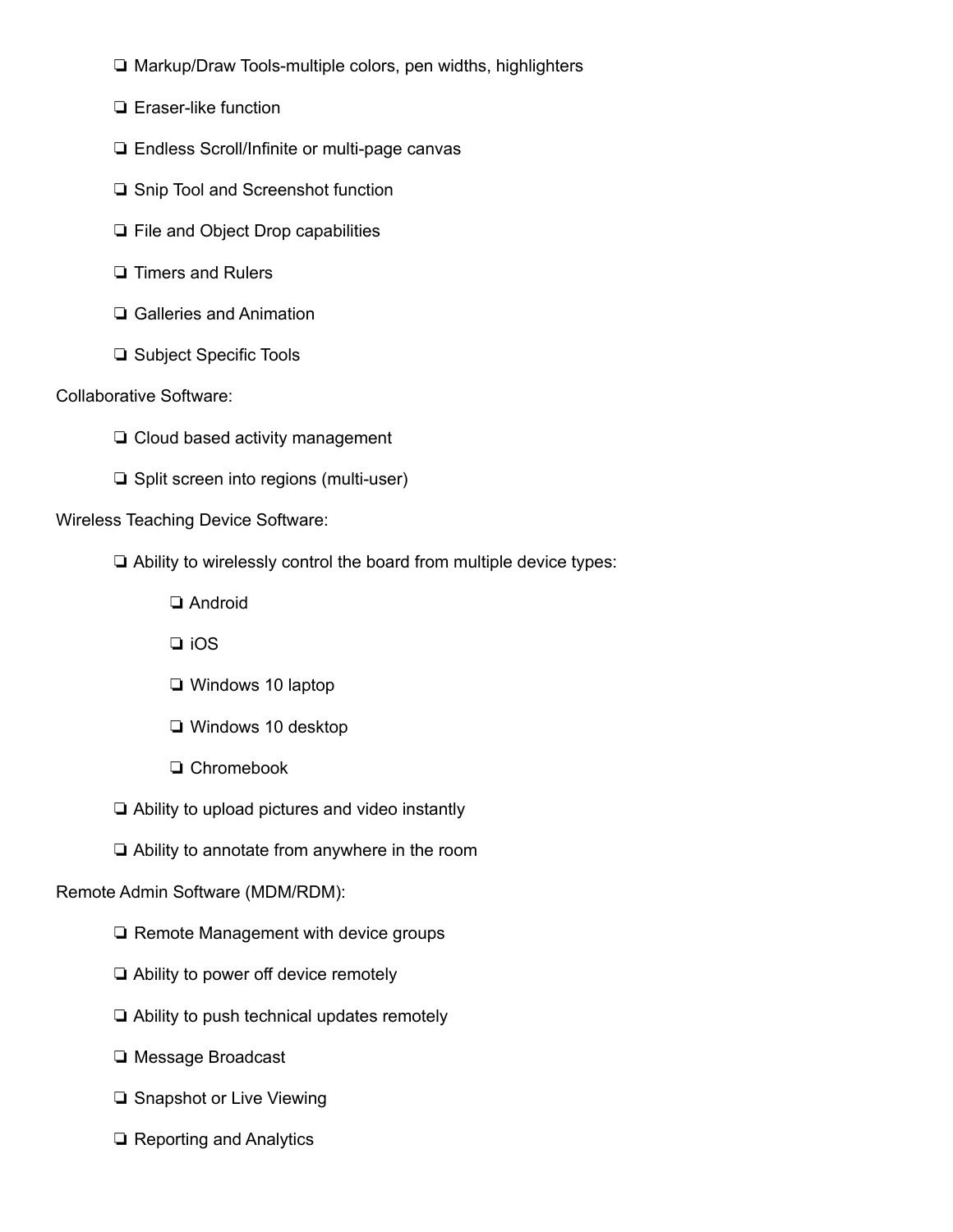Remote Learning Software:

- ❏ Ability to record what's being written on IFP
- ❏ Ability to embed picture in picture
- ❏ Ability to record audio & video (separately)
- ❏ Ability to create and edit video
- ❏ Ability to export media files into common file formats

Information Sharing Software:

- ❏ Ability to communicate teacher notes to student devices seamlessly
- ❏ Ability for student devices to project/cast to IFP and be monitored
- ❏ Teacher view of all managed student devices on one management console
- ❏ Student Responses and Formative Assessment capabilities

# PRODUCT WARRANTY AND SUPPORT

All submitted bids must include a detail of what warranty and support is covered and for how long. A longer warranty period will be granted more weight during the bid evaluation. At a minimum the support should cover all aspects of hardware. Hardware warranty shall include covering the hardware, phone and onsite support. Asheboro City Schools shall have access to the vendor support website and phone support. Software warranty should consist of free upgrades for a specified time period.

As part of the warranty bid detail, please respond to the following questions:

❏ How long is the warranty period and what type (Onsite or Return/Repair – please be specific)?

❏ Who does the trouble-shooting (integrator or manufacturer)? How in depth or how many hours do ACS staff need to invest (if ACS staff are responsible for the diagnosis) before replacement is authorized (describe the process used when an IFP is not functioning as expected)?

❏ How long will it take before a support person is onsite (if Onsite Warranty is offered)? How long will the classroom be without the technology (if Return/Repair Warranty is utilized)? What's the plan to get the classroom up and operational as quickly as possible?

❏ Assuming the IFP product is determined to be faulty and under warranty, who takes the IFP off the wall, packages and coordinates the return? Who pays for packaging and shipping? How much are the anticipated shipping costs in total for one return and service (one-way, round trip)?

❏ Once the warranty period expires, can an extended warranty be purchased? If so, what is the extended warranty cost per IFP and what terms are available?

PROFESSIONAL DEVELOPMENT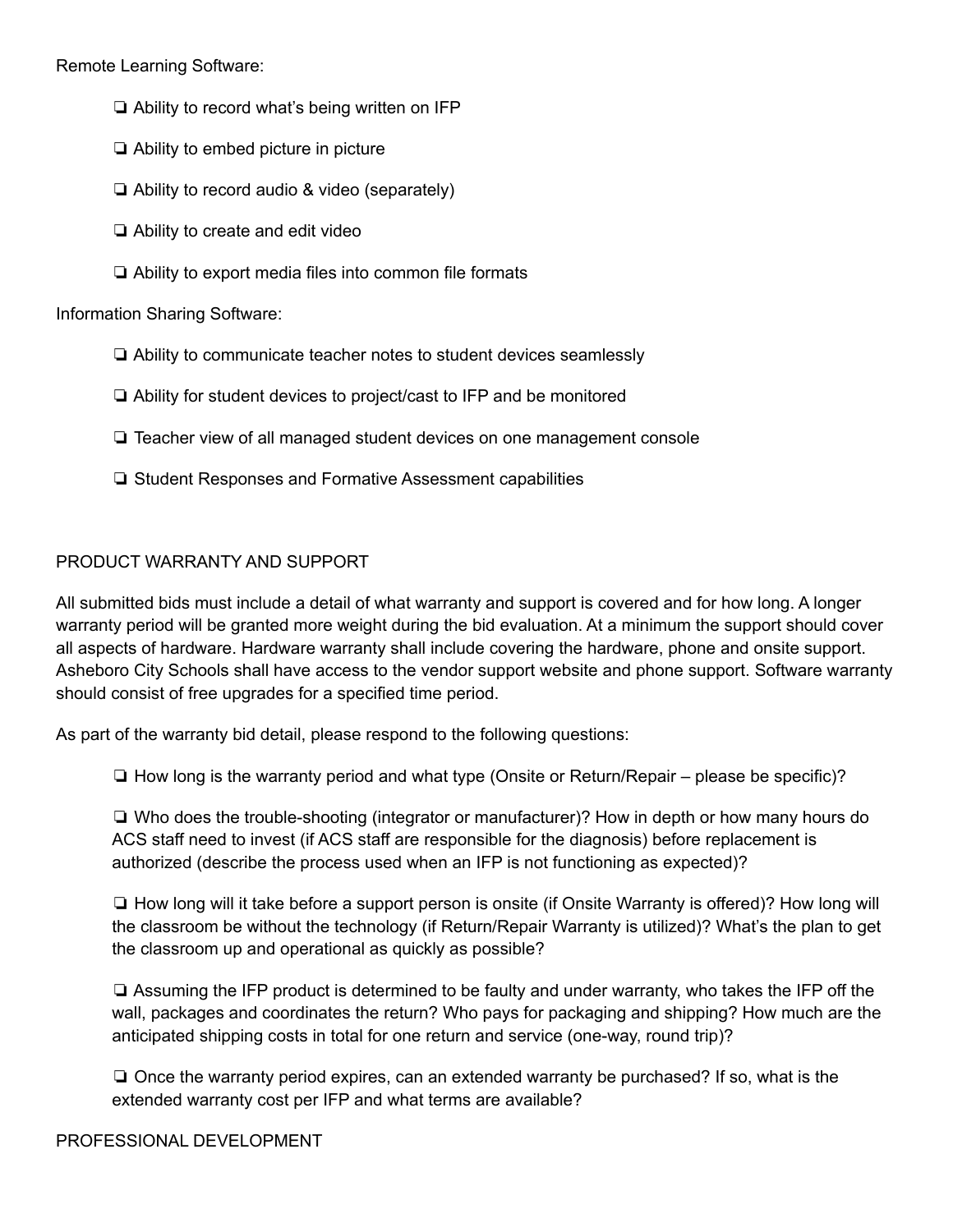The awarded responder must have the ability to provide training for the IFP brand (IFP operation and software included) in the bid. Please submit a professional development plan and schedule that answers the following:

❏ List what professional development is being offered (operations, software, curricular) and potential schedule.

❏ Include a minimum of 200 hours. The more professional development offered, the more weight a bid will be awarded.

❏ Professional development will be on-site in a minimum of two hours blocks. Time blocks and locations and number of participants will be determined by ACS. Additional online training opportunities are welcome, but will not be a substitution for the face-to-face, in person professional development.

❏ Professional development should be spread over a minimum twelve month period. Offers of professional development to exceed twelve months is welcome in the bid and will add weight to the professional development item in the rubric.

❏ The total hours of professional development and on demand opportunities being offered should be clearly documented in the bid. Professional development can be pooled and distributed at the discretion of ACS.

#### OTHER BID CONSIDERATIONS

❏ Responders should bid the specified models at a size of approximately 75" and other sizes the IFP vendor would like ACS to consider.

❏ Responders should include wall mounting instructions for each appropriate size unit including both hollow wall mounting and block wall mounting. responders should also bid vertical support options for hollow stud walls. Please include in the submitted bids, all VESA interfaces required for complete unit mounting.

❏ Responders should include flexible stand options as well, since the need for flexible learning environments may supersede the need for wall mounted devices. There may be a need to have a mixed solution of wall mounted and mobile stand options.

❏ Regarding the Instructional Interactive Flat Panel, ACS desires that the select units have educational and instructional software that allows teachers to create and build their own lesson content. Furthermore, the select unit should offer software that possesses the ability to "flip the classroom" and take advantage of student personal devices provided by the school system to create an innovative instructional environment.

❏ As for teacher support, professional development is of key interest to ACS. The professional development plan and schedule submitted should include how teachers can collaborate and share ideas. A learning community option and a web portal for teachers to access sample lesson plans and share ideas is of strong interest in the curriculum department.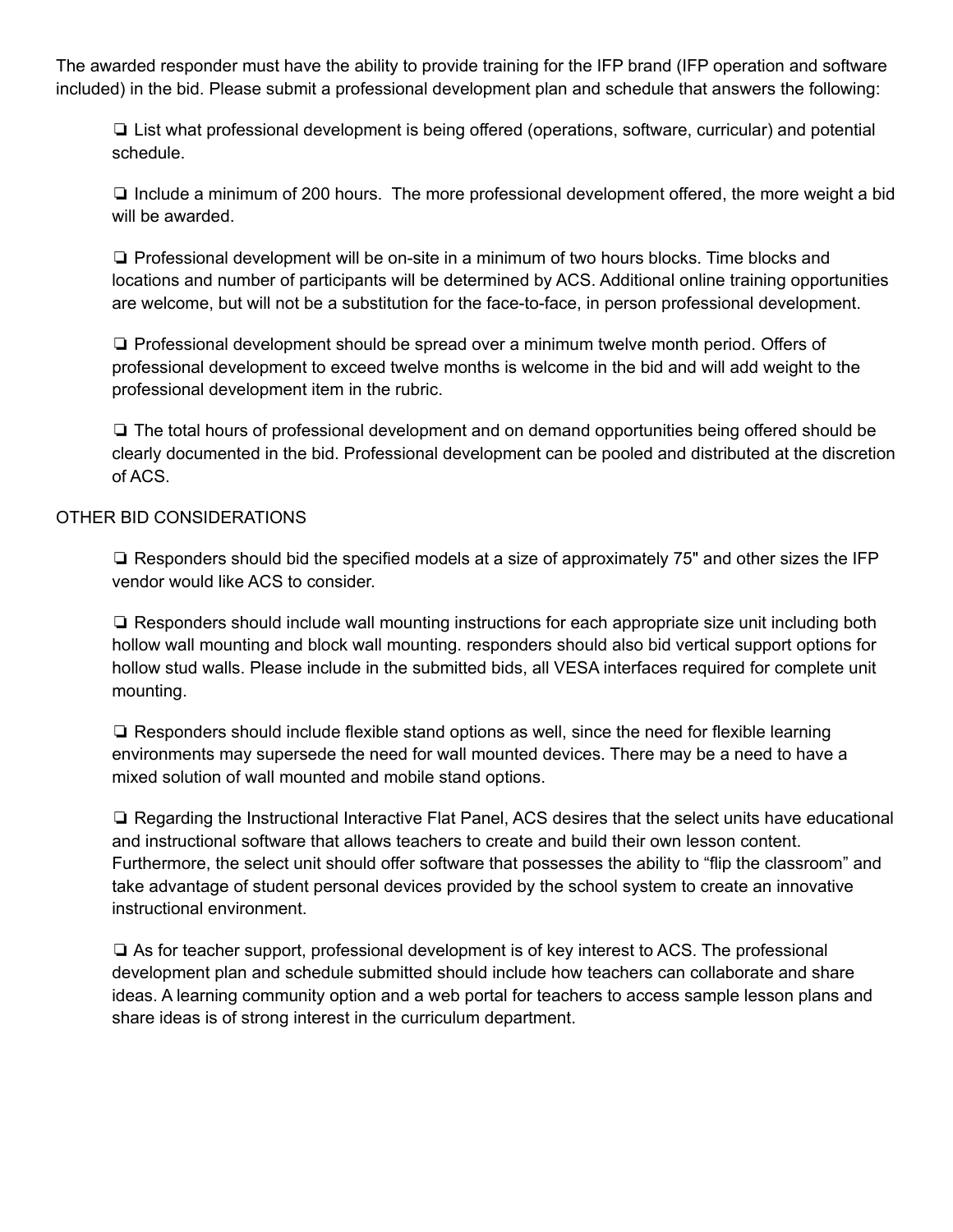# **1.2 Evaluation of Criteria:**

Responses will be evaluated on the following 100 point scale in relation to all qualified responses. Price of Device that meets specs: 25 points Priority Features: 20 points Hardware and Software Specifications: 20 points Responder References and Financials: 15 points Professional Development Options & Flexibility: 10 points Other Cost Factors: 5 points Prior Experience: 5 points Total Points Available: 100 points

To be eligible for consideration, a Responder must meet the intent of all mandatory requirements.

## **2.0 Information for Responders**

#### **2.1 Purpose**

All proposals and responses received shall be treated as offers to contract. In an effort to expedite the procurement process, Appendix A contains the Requestor's Contractual Terms and Conditions.

#### **2.2 Communications**

All communications between Responder and Requestor shall be through the Requestor's RFP contact (as listed on the cover of this RFP) and no other Requestor's employees or consultants. No negotiations, decisions, or actions shall be executed by any Responder as a result of any oral discussions with any Requestor's employees or consultants. General, non-technical questions will be accepted until the RFP submission deadline.

## **2.3 Scope of Response**

Responder should include all hardware and software necessary to meet the requirements. ALL PRODUCTS AND SERVICES OFFERED MUST BE LASTEST DESIGN AND TECHNOLOGY AND MOST CURRENT SERVICE LINES. All items offered must be new. Used and/or refurbished items are not acceptable for new purchases.

## **2.4 Required Content and Format of Response**

Elaborate proposals in the form of brochures or other presentation materials beyond that necessary to present a complete, concise and effective proposal are not desired. The response shall have the following sections:

## **Letter of Transmittal**

The response must be accompanied by a Letter of Transmittal and shall include the following information:

a. Identify the submitting organization;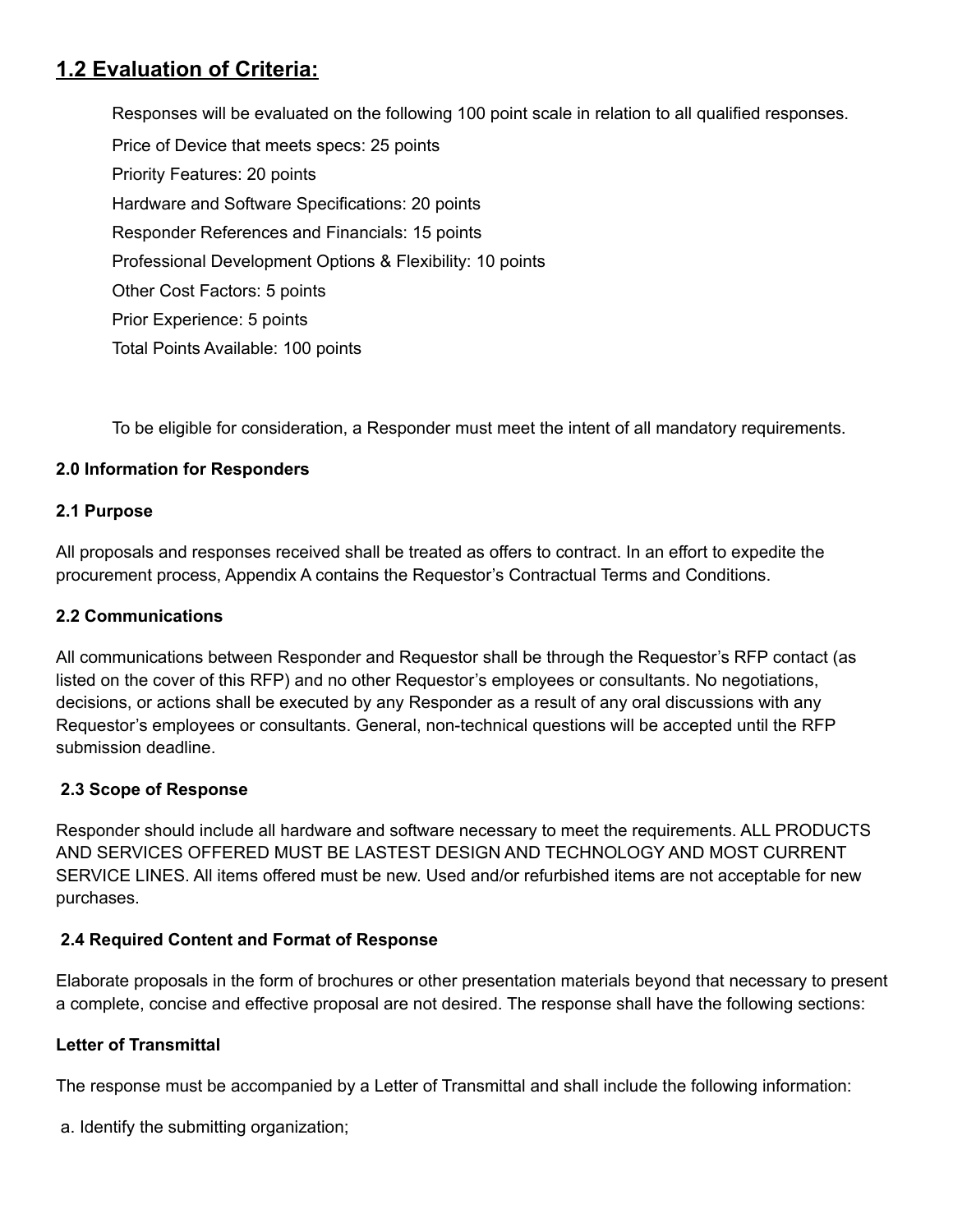b. Identify the name, title, telephone and fax number, and e-mail address of the person authorized by the organization to contractually obligate the organization;

c. Identify the name, title, telephone and fax number, and e-mail address of the person authorized to negotiate the contract on behalf of the organization

d. Identify the names, titles, telephone and fax number, and e-mail address of the person to be contacted for clarification; and

e. Acknowledgement of receipt of any and all amendments to this RFP.

f. Hand-signed in ink by either:

a. A current corporate officer, partnership member, or other individuals specifically authorized to submit a response as reflected in the appropriate records on file with the North Carolina Secretary of State; or

b. An individual authorized to legally bind the Respondent as reflected by a corporate resolution, certificate or affidavit; or

c. An individual with other documents indicating authority which are acceptable to the Requestor.

# **Section 1 – Technical Response**

Provide the narrative of the proposed solution. Clearly state understanding of the business problem presented by this RFP and the response to mandatory and desired technical specifications in the exact order in which the performance criteria is presented in the RFP. The Responder should offer a complete listing of all Manufacturer Maintenance Plans available, by product category, to include but not necessarily be limited to: drop shipped advanced replacements of parts, software patches and revisions issued to resolve known defects or vulnerabilities, access to online and live body technical assistance, advanced replacement of parts which requires installation/software configuration support to facilitate replacement. The Responder may offer different discounts for manufacturer maintenance plans by product categories offered.

## **Section 2 – Proposal Cost**

A. Provide, in table format, a list of materials and services, quantity, list price, discounts, one-time costs or hourly rate, annual recurring costs, final cost. All response costs must be itemized.

B. Provide a copy of the current warranty for each type of hardware, software, and or service proposed.

C. Provide an hourly rate schedule for any consultative, installation, configuration, or support services.

# **Section 3 –Background and Financials**

A. Provide a detailed description of Responder's firm, including all of the following:

- a. Full name, Federal Tax Identification number, address, and telephone number of the organization.
- b. Date established, state of incorporation (if applicable), and ownership.
	- c. Background of the organization.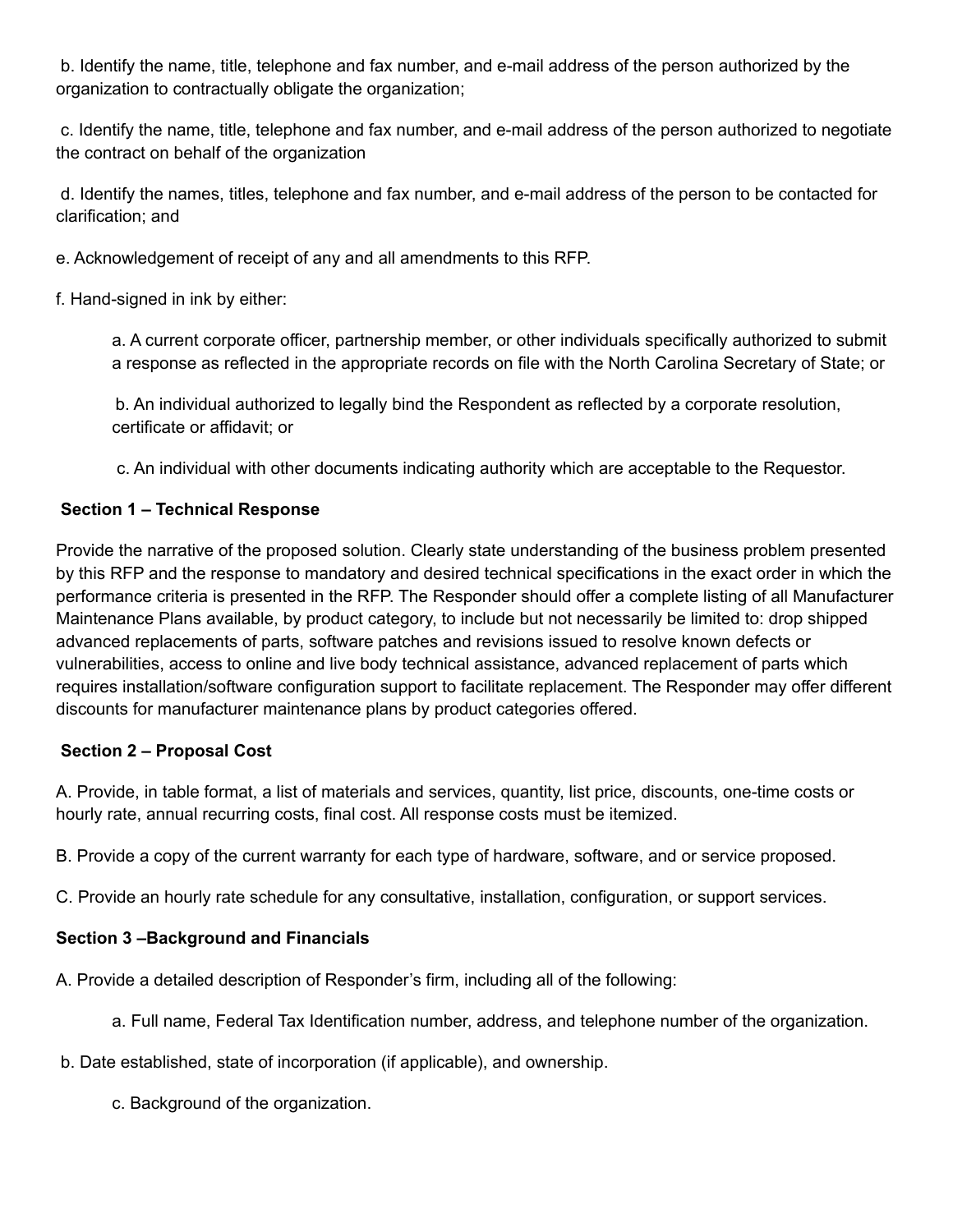d. Number of full-time employees as of January 1st for the last three years, or for the duration the firm has been in business, whichever is less.

B. Provide evidence of financial stability, excluding tax returns and compiled statements. The Responder should provide a Comprehensive Report from Dun and Bradstreet, stating the financial condition and credit rating of the company. If unable to provide a Dun and Bradstreet report, the following may be substituted:

a. For a publicly traded company, Financial Statements for the past three (3) fiscal years must be submitted, including at a minimum, income statements, balance sheets, and statements of changes in financial position or cash flows. If three (3) years of financial statements are not available, this information shall be provided to the fullest extent possible, but not less than one year. If three (3) years of statements are not available, Responder must explain the reasons why they are not available.

b. For a privately held company, when certified audited financial statements are not prepared, a written statement from the company's certified public accountant stating the financial condition, debt-to-asset ratio for the past three (3) years and any pending actions that may affect the company's financial condition must be submitted. Alternatively, Responders may submit opinions of Certified Public Accountants, together with opinions of counsel for the past three (3) fiscal years.

#### **Section 4 – References**

This section shall include information on the Responder's organization, experience, and skills regarding the Responder's track record, reputation, and past performance that indicates the capabilities for the successful completion of this work. Responder must provide three (3) references of similar projects that are similar in scope indicating the Responder's capabilities to do this work with project descriptions, cost and other pertinent information, including contact information telephone numbers and email addresses. The Responder should provide links to the work described in the references.

#### **Section 5 – Miscellaneous Documents**

## A. Conflict of Interest Statement

A Letter of Authorization from the manufacturer, on letterhead and signed by appropriate representative of the manufacturer, certifying the Respondent is an authorized manufacturer's representative and that an agreement exists between the Responder and manufacturer to supply the products specified in the response. This letter must reference this specific RFP by title.

## B. Conflict of Interest Statement

a. Provide a statement verifying that no assistance in preparing the response was received from any current or former employee of the Requestor whose duties relate(d) to this RFP, unless such assistance was provided by the employee in his or her official capacity and that neither such employee nor any member of his or her immediate family has any financial interest in the outcome of this RFP; and

b. State if any employee of the Responder is related by blood or marriage to a Requestor employee or resides with a Requestor employee. If there are such relationships, list the names and relationships, positions and responsibilities of said parties.

## C. Errata and Exceptions

Any errata or exceptions must be stated, with references to the corresponding terms or provisions of the RFP.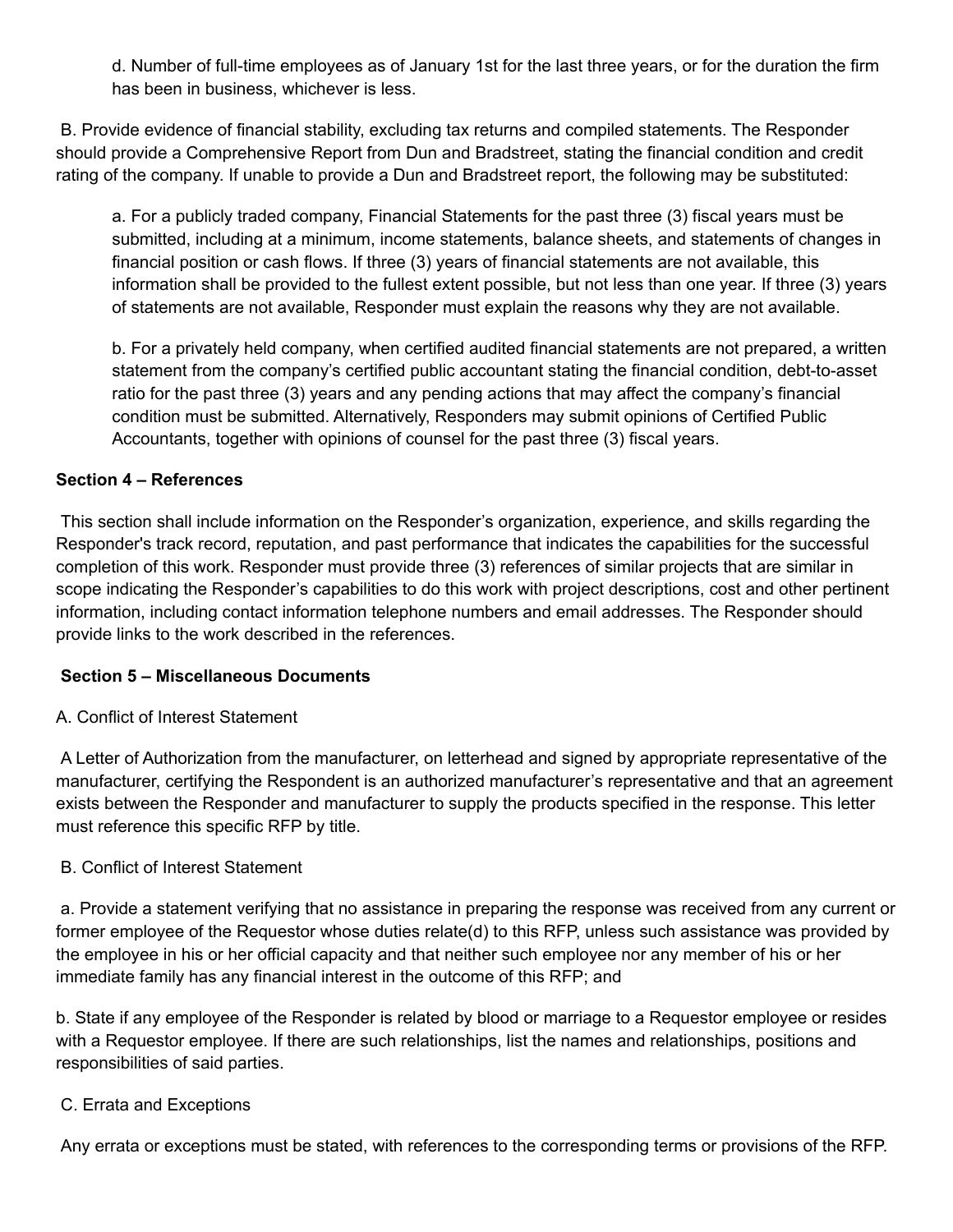#### **2.5 Alternative Responses**

Responders are welcome to submit Alternative Responses that may provide a substantially different solution to the stated business need or offer alternative options. Alternative Responses must accompany an original response and be clearly marked as "Alternative Response".

#### **2.6 Changes, Addenda, Withdrawals**

Responders shall submit all changes or addenda to submitted proposals in writing, signed in original ink by an official representative of the Responder, with clear cross-referencing of relevant section(s), in a sealed envelope prior to the RFP deadline. Responders may withdraw their response by providing written notice to the RFP response address.

#### **2.7 Delivery Instructions**

Three (3) copies in hard copy format, as well as an electronic version, in PDF format, on a CD or USB Flash memory labeled with the Responder's name, RFP title and description, and RFP date, shall be submitted before the posted deadline.

Sealed responses shall be delivered to the address as specified in the cover letter of this RFP before the posted deadline. Late submissions will not be accepted or opened and will be destroyed.

## **Appendix A: Contractual Terms and Conditions**

1. BEST VALUE. Any contract resulting from this Request for Proposals shall be awarded to the Responder that submits the best overall proposal as determined by the Requestor in accordance with N.C.G.S. 143-129.8. The Requestor may negotiate with any Responder(s) in order to obtain a final contract that best meets the needs of the Requestor.

2. VOLUNTARY. All submissions by Responder are voluntary and become the property of the Requestor who is under no obligation to return or pay for the creation, development, or delivery of any of the material submitted by the Responder as a result of this RFP.

3. RIGHTS RESERVED. The Requester reserves the right to waive any formality; amend the solicitation; cancel or terminate this RFP; to reject any or all of the proposals submitted, in whole or in part, by deeming the offer unsatisfactory as to quality or quantity, delivery, price or service offered; noncompliance with the requirements or intent of this solicitation; waive any undesirable, inconsequential, or inconsistent provisions of this document which would not have significant impact on any proposal; if the response to this solicitation demonstrates a lack of competition, negotiate directly with one or more Responders; not award, or if awarded, terminate any contract if the Requestor determines adequate funds are not available; or any other determination that rejection would be in the best interest of the Requestor.

4. NON-EXCLUSIVE CONTRACT. This contract is non-exclusive and shall not in any way preclude the Requestor from entering into any similar contracts and/or arrangements with other Responders or from acquiring similar equal or like goods and/or service from other entities or sources.

5. ASSIGNMENT. The Responder shall not assign, transfer, sublet, convey or otherwise dispose of any contract which results from this RFP or its right, title or interest therein or its power to execute the same to any other person, firm, partnership, company or corporation without the previous written consent of the Requestor. The Requestor reserves the right to declare the Responder in default and terminate the contract for cause. Responder shall provide reasonable notice of not less than thirty (30) days prior to any consolidation,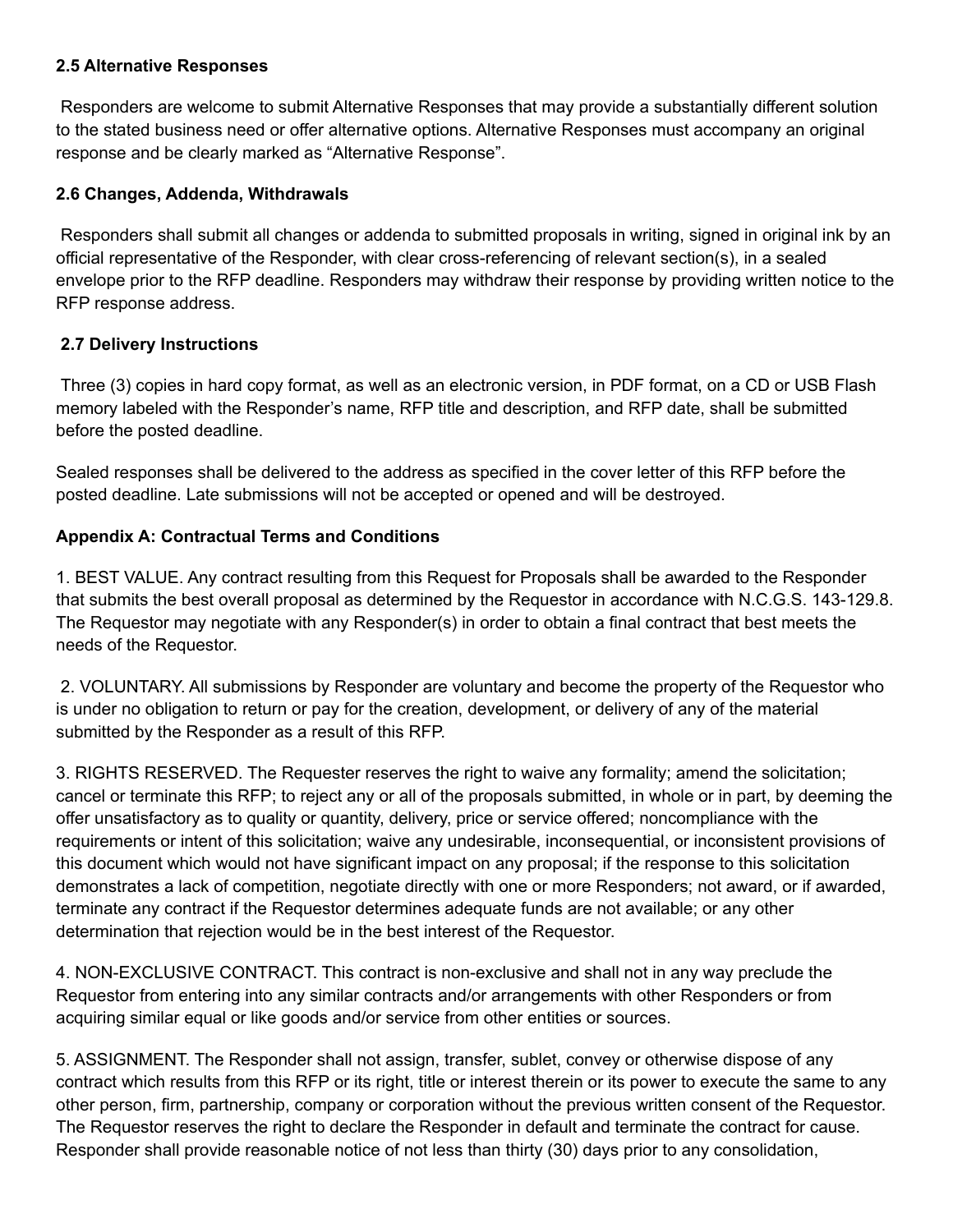acquisition, or merger. Any assignee shall affirm this Contract attorning to the terms and conditions agreed, and that Responder shall affirm that the assignee is fully capable of performing all obligations of Responder under this Contract. An assignment may be made, if at all, in writing by the Responder and Assignee setting forth the foregoing obligation of Responder and Assignee.

6. INSURANCE COVERAGE. Providing and maintaining adequate insurance coverage described herein is a material obligation of the Responder and is of the essence of this Contract. All such insurance shall meet all laws of the State of North Carolina. Such insurance coverage shall be obtained from companies that are authorized to provide such coverage and that are authorized by the Commissioner of Insurance to do business in North Carolina. The Responder shall at all times comply with the terms of such insurance policies, and all requirements of the insurer under any such insurance policies, except as they may conflict with existing North Carolina laws or this Contract. The limits of coverage under each insurance policy maintained by the Responder shall not be interpreted as limiting the Responder's liability and obligations under the Contract. The Responder(s) shall obtain and maintain in force at all times during the term of the contract derived from this RFP, insurance coverage pertaining to Comprehensive General Liability, Comprehensive Automobile Liability, and Workers Compensation in the following amounts and types:

a. Comprehensive General Liability – Responder(s) to supply the Requestor with original certificates of General Liability Coverage on a Comprehensive Broad Form on an occurrence basis in the minimum amount of \$2,000,000.00 Combined Single Limit (Defense cost shall be in excess of the limit of liability); and

b. Comprehensive Automobile Liability – Responder(s) to supply the Requestor original certificates of insurance, to include liability coverage, covering all owned, hired and nonowned vehicles, used in connection with the Contract. The minimum combined single limit shall be \$500,000.00 bodily injury and property damage; \$500,000.00 uninsured/under insured motorist; and \$5,000.00 medical payment; and

c. Workers' Compensation/Employers Liability Insurance - The Responder(s) shall furnish the Requestor with original certificates showing that all its employees who are engaged in any work under this Contract are protected under Worker's Compensation insurance policies with a limit no less than the minimum required by North Carolina state statutes. If any work is sublet, the Responder shall require the subcontractor to provide the same coverage for any of his employees engaged in any work under the Contract.

7. GENERAL INDEMNITY. The Responder shall hold and save the Requestor, its officers, agents and employees, harmless from liability of any kind, including all claims and losses, with the exception of consequential damages, accruing or resulting to any other person, firm or corporation furnishing or supplying work, services, materials or supplies in connection with the performance of this Contract. The foregoing indemnification and defense by the Responder shall be conditioned upon the following:

a. The Requestor shall give Responder written notice within thirty (30) days after it has actual knowledge of any such claim(s) or action(s) filed; and

b. The Responder shall have the sole control of the defense of any such claim(s) or action(s) filed and of all negotiations relating to settlement or compromise thereof, provided, however, that the Requestor shall have the option to participate at their own expense in the defense of such claim(s) or action(s) filed.

8. INVOICE. Orders shall be shipped at the established Contract prices in effect on dates orders are placed. Invoicing at variance with this provision may subject the Contract to cancellation. Applicable North Carolina sales tax shall be invoiced as a separate item. Invoices shall be submitted by the Responder upon presentation of properly executed invoice after goods have been received, inspected and accepted. Invoices shall be paid within 60 days or receipt of properly executed invoice, or receipt of goods, whichever is later.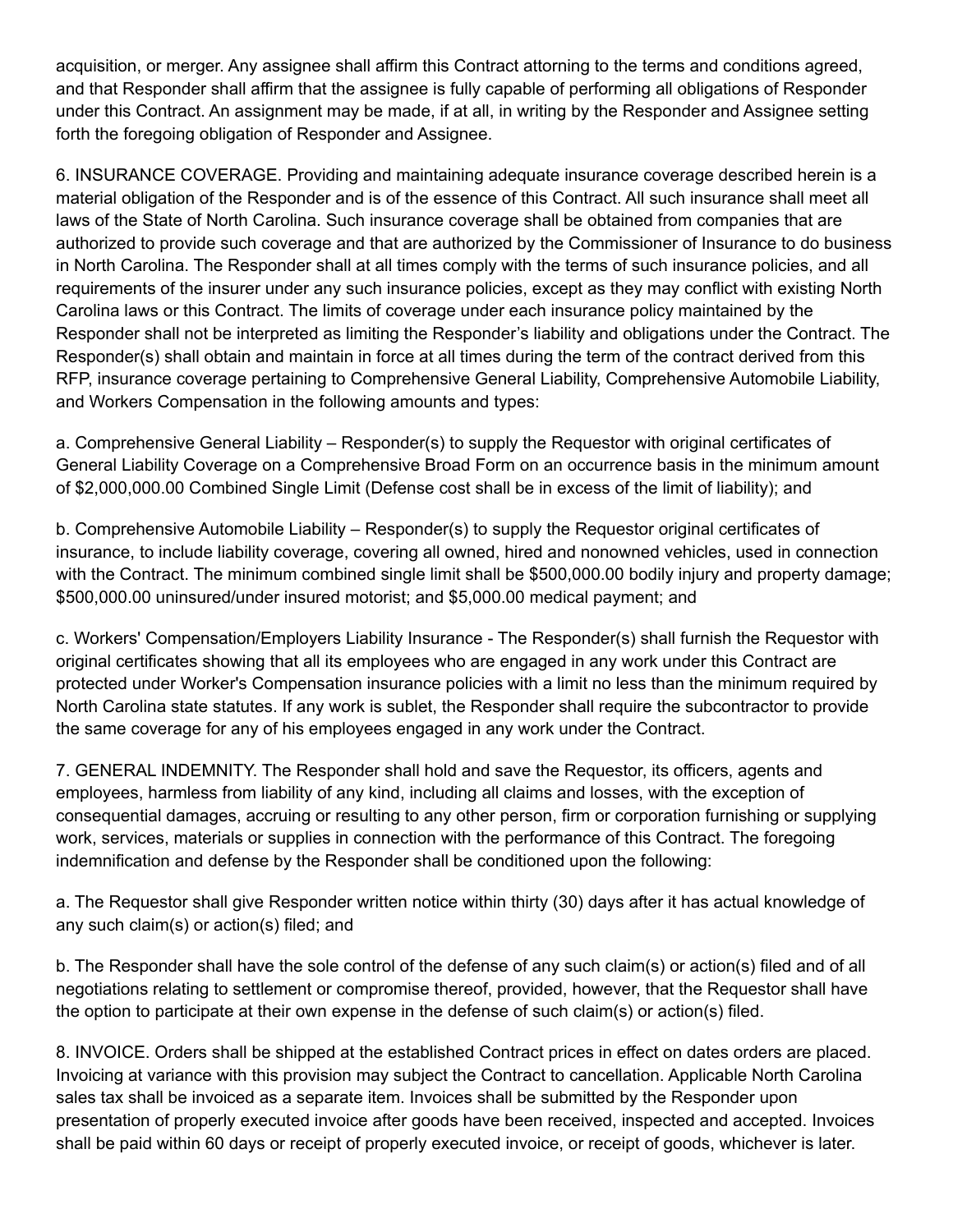## PAYMENTS SHALL BE PAID TO RESPONDER(S) AT ADDRESS AS SHOWN ON THE PURCHASE ORDER. ADVANCED PAYMENTS WILL NOT BE ALLOWED.

9. FAMILY EDUCATIONAL RIGHTS & PRIVACY ACT. Student educational records are subject to 20 U.S.C. 1232g, Family Rights and Privacy Act (FERPA) and may not be disclosed except in very limited circumstances. The contractor shall ensure that every employee responsible for carrying out the terms of this contract is aware of the confidentiality requirements of federal law. In addition, every such employee must sign a confidentiality acknowledgement that indicates that he or she understands the legal requirements for confidentiality. The contractor is responsible for the actions of its employee and must take all precautions necessary to ensure that no violations occur. Finally, access to personally identifiable student education information shall be limited to those employees who must have access to it in order to perform their responsibilities pursuant to this contract.

10. DEBARMENT. If any of the services rendered under this contract are to be paid with federal funds, the contractor hereby certifies that the organization and its principals are not suspended or debarred from doing business with the federal government.

11. WARRANTIES: Responder shall assign all applicable third-party warranties for Deliverables to the Requestor.

12. PERSONNEL: Responder shall not substitute key personnel assigned to the performance of this Contract without prior written approval by the Requestor's Contract Administrator. Any desired substitution shall be noticed to the Requestor's Contract Administrator accompanied by the names and references of Responder's recommended substitute personnel. The Requestor will approve or disapprove the requested substitution in a timely manner. The Requestor may, in its sole discretion, terminate the services of any person providing services under this Contract. Upon such termination, the Requestor may request acceptable substitute personnel or terminate the contract services provided by such personnel.

13. SUBCONTRACTING: The Responder may subcontract the performance of required services with other Responders or third parties, or change subcontractors, only with the prior written consent of the contracting authority. Responder shall provide the Requestor with complete copies of any agreements made by and between Responder and all subcontractors. The selected Responder remains solely responsible for the performance of its subcontractors. Subcontractors, if any, shall adhere to the same standards required of the selected Responder. Any contracts made by the Responder with a subcontractor shall include an affirmative statement that the Requestor is an intended third-party beneficiary of the contract; that the subcontractor has no agreement with the Requestor; and that the Requestor shall be indemnified by the Responder for any claim presented by the subcontractor. Notwithstanding any other term herein, Responder shall timely exercise its contractual remedies against any non-performing subcontractor and, when appropriate, substitute another subcontractor.

14. RESPONDER'S REPRESENTATION: Responder warrants that qualified personnel will provide services in a professional manner. "Professional manner" means that the personnel performing the services will possess the skill and competence consistent with the prevailing business standards in the information technology industry. Responder agrees that it will not enter any agreement with a third party that might abridge any rights of the Requestor under this Contract. Responder will serve as the prime Responder under this Contract. Should the Requestor approve any subcontractor(s), the Responder shall be legally responsible for the performance and payment of the subcontractor(s). Names of any third-party Responders or subcontractors of Responder may appear for purposes of convenience in Contract documents; and shall not limit Responder's obligations hereunder. Third party subcontractors, if approved, may serve as subcontractors to Responder. Responder will retain executive representation for functional and technical expertise as needed in order to incorporate any work by third party subcontractor(s).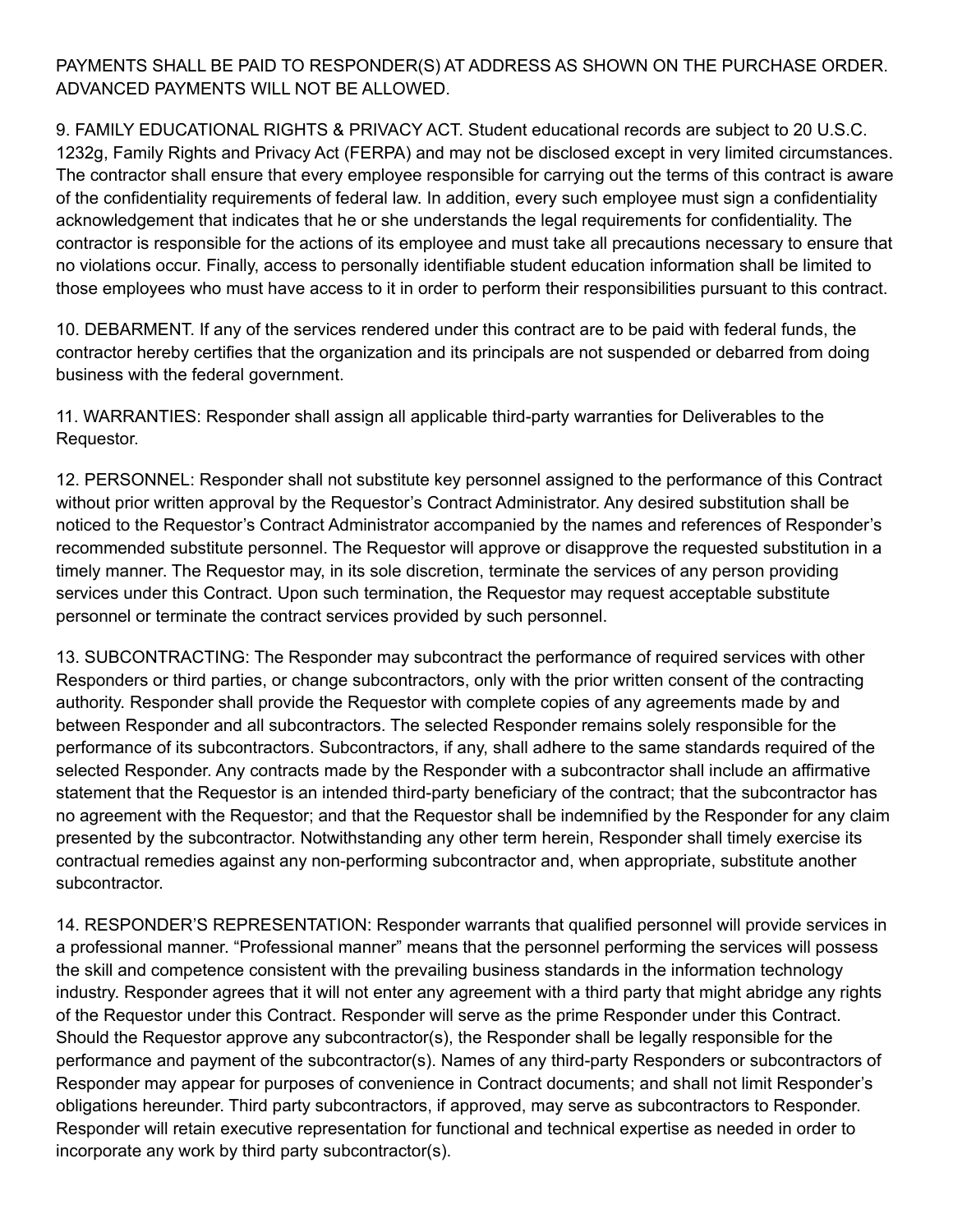15. REGISTERED SEX OFFENDERS: Responder acknowledges that Requestor's "Registered Sex Offenders" policy prohibits anyone registered or required to register as a sex offender from being present on any Requestor property for any reason, whether before, during or after school hours, or on or off of Requestor's property. Responder expressly agrees that it, and any of its employees, will comply with this policy and acknowledges that any individuals that violate this policy are subject to removal from Requestor's property by Requestor and/or law enforcement officials and may also be subject to criminal prosecution. If Responder, any of Responder's employees, or any of Responder's subcontractors or employees of subcontractors will have any direct interaction with students, then Responder or the subcontractor must (i) on an annual basis conduct a check of the N.C. Sex Offender and Public Protection Registration Program, the N.C. Sexually Violent Predator Registration Program and the National Sex Offender Registry for all such employees; and (ii) prohibit individuals listed on such registries from being on Requestor property.

16. TRAVEL EXPENSES: If expressly authorized in the contract Responder may be reimbursed for travel expenses arising under the performance of this Contract at the rates set forth in GS §138-6; as amended from time to time. Responder agrees to use the lowest available airfare not requiring a weekend stay and to use the lowest available rate for rental vehicles. All Responder incurred travel expenses shall be billed on a monthly basis, shall be supported by receipt and shall be paid by the Requestor within thirty (30) days after invoice approval. Travel expenses exceeding the foregoing rates shall not be paid by the Requestor. The Requestor will reimburse travel allowances only for days on which the Responder is required to be in North Carolina performing services under this Contract.

17. GOVERNMENTAL RESTRICTIONS: In the event any restrictions are imposed by governmental requirements that necessitate alteration of the material, quality, workmanship, or performance of the Deliverables offered prior to delivery thereof, the Responder shall provide written notification of the necessary alteration(s) to the Requestor Contract Administrator. The Requestor reserves the right to accept any such alterations, including any price adjustments occasioned thereby, or to cancel the Contract. The Requestor may advise Responder of any restrictions or changes in specifications required by North Carolina legislation, rule or regulatory authority that require compliance by the Requestor. In such event, Responder shall use its best efforts to comply with the required restrictions or changes. If compliance cannot be achieved by the date specified by the Requestor, the Requestor may terminate this Contract and compensate Responder for sums due under the Contract.

18. PROHIBITION AGAINST CONTINGENT FEES AND GRATUITIES: Responder warrants that it has not paid, and agrees not to pay, any bonus, commission, fee, or gratuity to any employee or official of the Requestor for the purpose of obtaining any contract or award issued by the Requestor. Responder further warrants that no commission or other payment has been or will be received from or paid to any third-party contingent on the award of any contract by the Requestor, except as shall have been expressly communicated to the Requestor's Purchasing Agent in writing prior to acceptance of the Contract or award in question. Each individual signing below warrants that he or she is duly authorized by their respective Party to sign this Contract and bind the Party to the terms and conditions of this Contract. Responder and their authorized signatory further warrant that no officer or employee of the Requestor has any direct or indirect financial or personal beneficial interest, in the subject matter of this Contract; obligation or contract for future award of compensation as an inducement or consideration for making this Contract. Subsequent discovery by the Requestor of non-compliance with these provisions shall constitute sufficient cause for immediate termination of all outstanding contracts. Violations of this provision may result in debarment of the Responder(s) as permitted by 9 NCAC 06B.1009(f), 06B.1030, or other provision of law.

19. AVAILABILITY OF FUNDS: Any and all payments to Responder are expressly contingent upon and subject to the appropriation, allocation and availability of funds to the Requestor for the purposes set forth in this Contract. If this Contract or any Purchase Order issued hereunder is funded in whole or in part by federal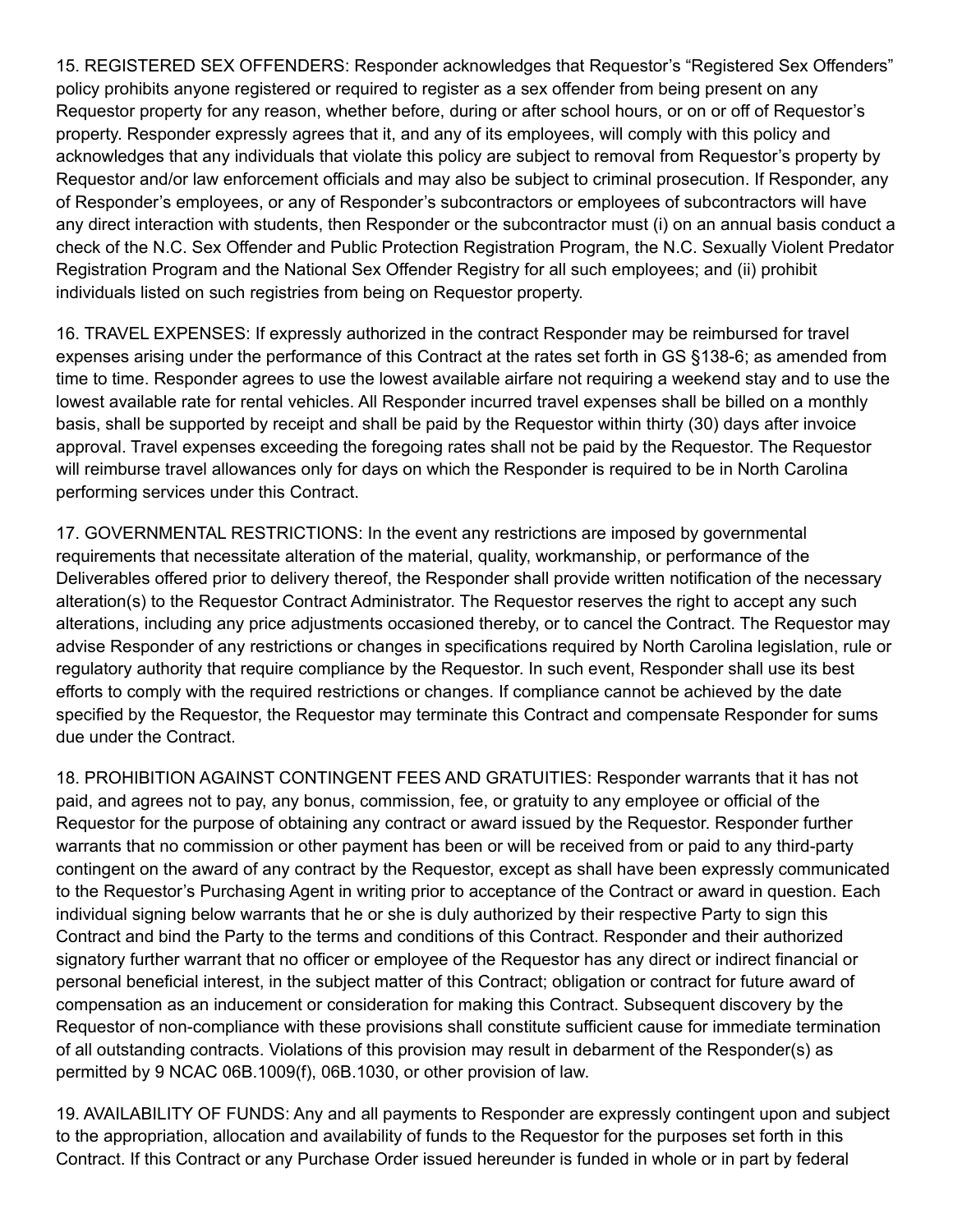funds, the Requestor's performance and payment shall be subject to and contingent upon the continuing availability of said federal funds for the purposes of the Contract or Purchase Order. If the term of this Contract extends into fiscal years, subsequent to that in which it is approved, such continuation of the Contract is expressly contingent upon the appropriation, allocation and availability of funds from which payment can be made for the purposes set forth in the Contract. If funds to effect payment are not available, the Requestor will provide written notification to Responder. If the Contract is terminated under this paragraph, Responder agrees to take back any affected Deliverables and software not yet delivered under this Contract, terminate any services supplied to the Requestor under this Contract, and relieve the Requestor of any further obligation thereof. The Requestor shall remit payment for Deliverables and services accepted prior to the date of the aforesaid notice in conformance with the payment terms.

20. PAYMENT TERMS: Payment terms are Net 30 days after receipt of correct invoice or acceptance of the Deliverables, whichever is later; unless a period of more than 30 days is required by the Requestor. The Requestor is responsible for all payments under the Contract

21. ACCEPTANCE CRITERIA: In the event acceptance of Deliverables is not described in additional Contract documents, the Requestor shall have the obligation to notify Responder, in writing ten calendar days following installation of any Deliverable described in the Contract if it is not acceptable. The notice shall specify in reasonable detail the reason(s) a deliverable is unacceptable. Acceptance by the Requestor shall not be unreasonably withheld; but may be conditioned or delayed as required for installation and/or testing of Deliverables. Final acceptance is expressly conditioned upon completion of all applicable inspection and testing procedures. Should the Deliverables fail to meet any specifications or acceptance criteria the Requestor may exercise any and all rights hereunder, including such rights provided by the Uniform Commercial Code as adopted in North Carolina. Deliverables discovered to be defective or failing to conform to the specifications may be rejected upon initial inspection or at any later time if the defects contained in the Deliverables or non-compliance with the specifications was not reasonably ascertainable upon initial inspection. If the Responder fails to promptly cure the defect or replace the Deliverables, the Requestor reserves the right to cancel the Purchase Order, contract with a different Responder, and to invoice the original Responder for any differential in price over the original Contract price. When Deliverables are rejected, the Responder must remove the rejected Deliverables from the premises of the Requestor within seven (7) calendar days of notification, unless otherwise agreed by the Requestor. Rejected items may be regarded as abandoned if not removed by Responder as provided herein.

22. EQUAL EMPLOYMENT OPPORTUNITY: Responder shall comply with all Federal and State requirements concerning fair employment and employment of the disabled, and concerning the treatment of all employees without regard to discrimination by reason of race, color, religion, sex, national origin or physical disability.

23. INSPECTION AT RESPONDER'S SITE: The Requestor reserves the right to inspect, during Responder's regular business hours at a reasonable time, upon notice of not less than two (2) weeks, and at its own expense, the prospective Deliverables comprising equipment or other tangible goods, or the plant or other physical facilities of a prospective Responder prior to Contract award, and during the Contract term as necessary or proper to ensure conformance with the specifications/requirements and their adequacy and suitability for the proper and effective performance of the Contract.

24. ADVERTISING / PRESS RELEASE: The Responder absolutely shall not publicly disseminate any information concerning the Contract without prior written approval from the Requestor.

25. CONFIDENTIALITY: All responses to this RFP become a matter of public record at the time of award. In accordance with 9 NCAC 06B.0207 and 06B.1001 and to promote maximum competition in the competitive bidding process, the Requestor may maintain the confidentiality of certain types of information described in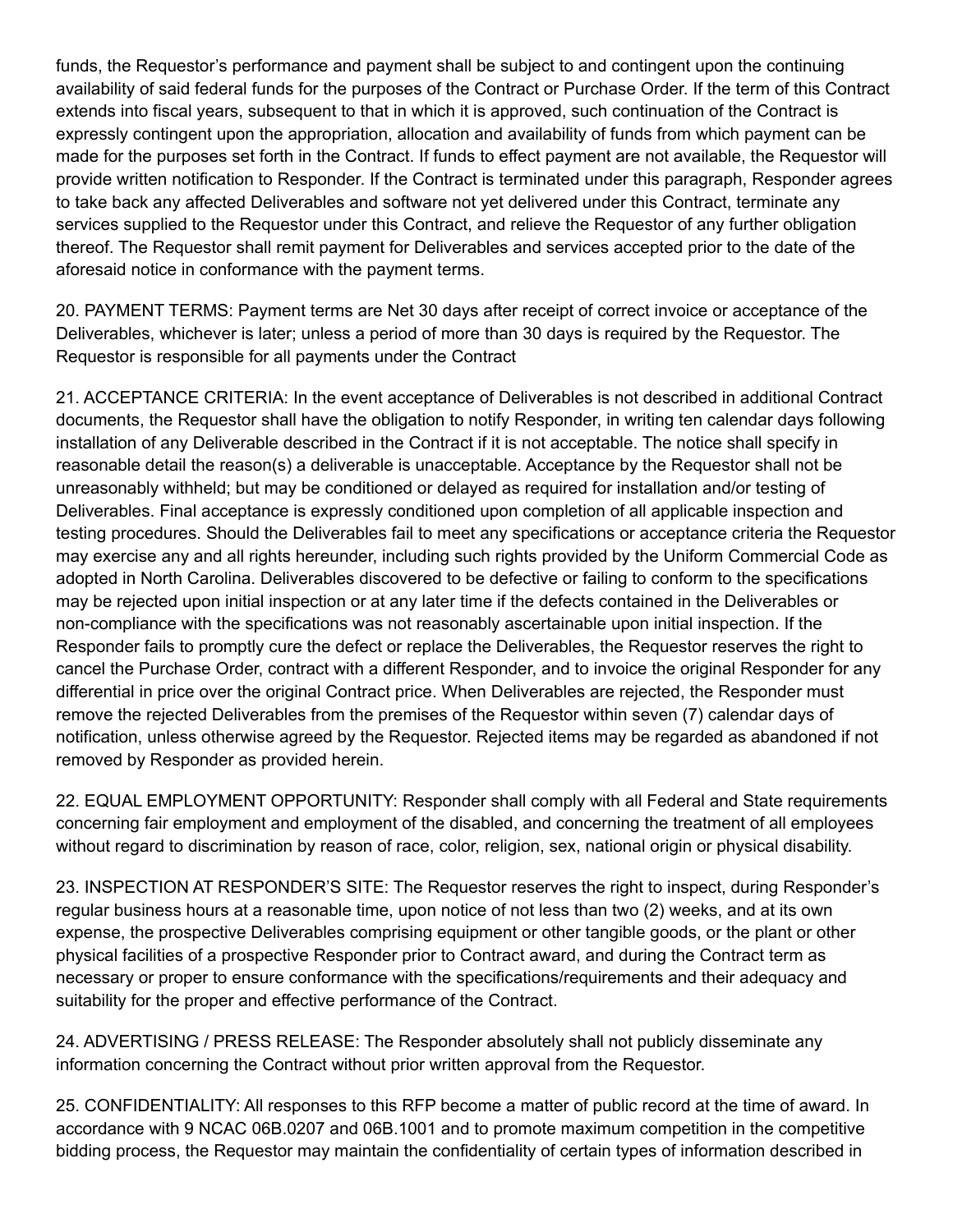N.C. Gen. Stat. §132-1 et. seq. Such information may include trade secrets defined by N.C. Gen. Stat. §66-152 and other information exempted from the Public Records Act pursuant to N.C. Gen. Stat. §132-1.2. Responder may designate appropriate portions of its response as confidential, consistent with and to the extent permitted under the Statutes and Rules set forth above, by marking the top and bottom of pages containing confidential information with a legend in boldface type "CONFIDENTIAL". By so marking any page, the Responder warrants that it has formed a good faith opinion that, having received such necessary or proper review by counsel and other knowledgeable advisors, the portions marked confidential meet the requirements of the Rules and Statutes set forth above. However, under no circumstances shall price information be designated as confidential. The Requestor may serve as custodian of Responder's confidential information and not as an arbiter of claims against Responder's assertion of confidentiality. If an action is brought pursuant to N.C. Gen. Stat. §132-9 to compel the Requestor to disclose information marked confidential, the Responder agrees that it will intervene in the action through its counsel and participate in defending the Requestor, including any public official(s) or public employee(s). The Responder agrees that it shall hold the Requestor and any official(s) and individual(s) harmless from any and all damages, costs, and attorneys' fees awarded against the Requestor in the action. The Requestor agrees to promptly notify the Responder in writing of any action seeking to compel the disclosure of Responder's confidential information. The Requestor shall have the right, at its option and expense, to participate in the defense of the action through its counsel. The Requestor shall have no liability to Responder with respect to the disclosure of Responder's confidential information ordered by a court of competent jurisdiction pursuant to N.C. Gen. Stat. §132-9 or other applicable law. If an entire response is marked confidential or trade secret, it will be disqualified from consideration.

26. CARE OF INFORMATION: Responder agrees to use commercial best efforts to safeguard and protect any data, documents, files, and other materials received from the Requestor during performance of any contractual obligation from loss, destruction or erasure. Responder warrants that all its employees and any approved third-party Responders or subcontractors are subject to a non-disclosure and confidentiality agreement enforceable in North Carolina. Responder will, upon request of the Requestor, verify and produce true copies of any such agreements. Production of such agreements by Responder may be made subject to applicable confidentiality, non-disclosure or privacy laws; provided that Responder produces satisfactory evidence supporting exclusion of such agreements from disclosure under the N.C. Public Records laws in NCGS §132-1 et. seq. The Requestor may, in its sole discretion, provide a non-disclosure and confidentiality agreement satisfactory to the Requestor for Responder's execution. The Requestor may exercise its rights under this subparagraph as necessary or proper, in its discretion, to comply with applicable security regulations or statutes including, but not limited to 26 USC 6103 and IRS Publication 1075, (Tax Information Security Guidelines for Federal, State, and Local Agencies), HIPAA, 42 USC 1320(d) (Health Insurance Portability and Accountability Act), any implementing regulations in the Code of Federal Regulations, and any future regulations imposed upon the Requestor pursuant to future statutory or regulatory requirements.

27. NONDISCLOSURE: Responder agrees and specifically warrants that it, its officers, directors, principals and employees, and any subcontractors, shall hold all information received during performance of this Contract in the strictest confidence and shall not disclose the same to any third party without the express written approval of the Requestor.

28. DELIVERABLES: Deliverables, as used herein, shall comprise all project materials, including goods, software licenses, data, and documentation created during the performance or provision of services hereunder. Deliverables are the property of the Requestor. Proprietary Responder materials licensed to the Requestor shall be identified to the Requestor by Responder prior to use or provision of services hereunder and shall remain the property of the Responder. Embedded software or firmware shall not be a severable Deliverable. Deliverables include "Work Product" and means any expression of Licensor's findings, analyses, conclusions, opinions, recommendations, ideas, techniques, know-how, designs, programs, enhancements, and other technical information; but not source and object code or software. All Software source and object code is the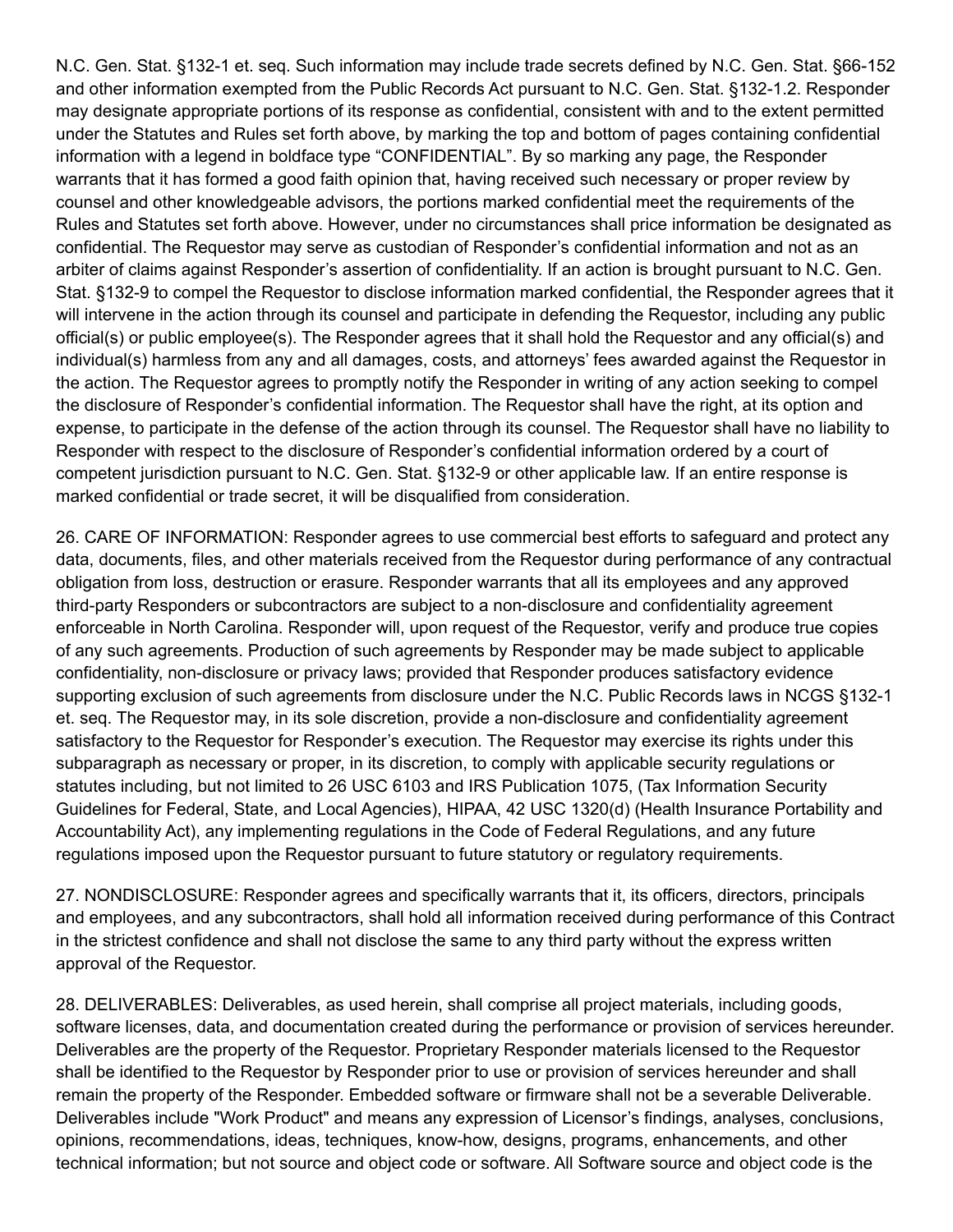property of Licensor and is licensed non exclusively to the Requestor, at no additional license fee, pursuant to the terms of the software license contained herein, and in the Supplemental Terms and Conditions for Software and Services or the License Agreement if incorporated in the Solicitation Documents.

29. LATE DELIVERY, BACK ORDER: Responder shall advise the Requestor's contact person or office immediately upon determining that any Deliverable will not, or may not, be delivered at the time or place specified. Together with such notice, Responder shall state the projected delivery time and date. In the event the delay projected by Responder is unsatisfactory, the Requestor shall so advise Responder and may proceed to procure substitute Deliverables or services.

# 30. PATENT, COPYRIGHT, AND TRADE SECRET PROTECTION:

a. Responder has created, acquired or otherwise has rights in, and may, in connection with the performance of services for the Requestor, employ, provide, create, acquire or otherwise obtain rights in various concepts, ideas, methods, methodologies, procedures, processes, know-how, techniques, models, templates and general-purpose consulting and software tools, utilities and routines (collectively, the "Responder Technology"). To the extent that any Responder Technology is contained in any of the Deliverables including any derivative works, the Responder hereby grants the Requestor a royalty-free, fully paid, worldwide, perpetual, non-exclusive license to use such Responder Technology in connection with the Deliverables for the Requestor's purposes.

b. Responder shall not acquire any right, title and interest in and to the copyrights for goods, any and all software, technical information, specifications, drawings, records, documentation, data or derivative works thereof, or other work products provided by the Requestor to Responder. The Requestor hereby grants Responder a royalty-free, fully paid, worldwide, perpetual, non-exclusive license for Responder's internal use to non-confidential Deliverables first originated and prepared by the Responder for delivery to the Requestor.

c. The Responder, at its own expense, shall defend any action brought against the Requestor to the extent that such action is based upon a claim that the services or Deliverables supplied by the Responder, or the operation of such Deliverables pursuant to a current version of Responder supplied software, infringes a patent, or copyright or violates a trade secret in the United States. The Responder shall pay those costs and damages finally awarded against the Requestor in any such action. Such defense and payment shall be conditioned on the following:

i. That the Responder shall be notified within a reasonable time in writing by the Requestor of any such claim; and,

ii. That the Responder shall have the sole control of the defense of any action on such claim and all negotiations for its settlement or compromise provided, however, that the Requestor shall have the option to participate in such action at its own expense.

d. Should any services or software supplied by Responder, or the operation thereof become, or in the Responder's opinion are likely to become, the subject of a claim of infringement of a patent, copyright, or a trade secret in the United States, the Requestor shall permit the Responder, at its option and expense, either to procure for the Requestor the right to continue using the goods/hardware or software, or to replace or modify the same to become noninfringing and continue to meet procurement specifications in all material respects. If neither of these options can reasonably be taken, or if the use of such goods/hardware or software by the Requestor shall be prevented by injunction, the Responder agrees to take back such goods/hardware or software, and refund any sums the Requestor has paid Responder less any reasonable amount for use or damage and make every reasonable effort to assist the Requestor in procuring substitute Deliverables. If, in the sole opinion of the Requestor, the return of such infringing Deliverables makes the retention of other items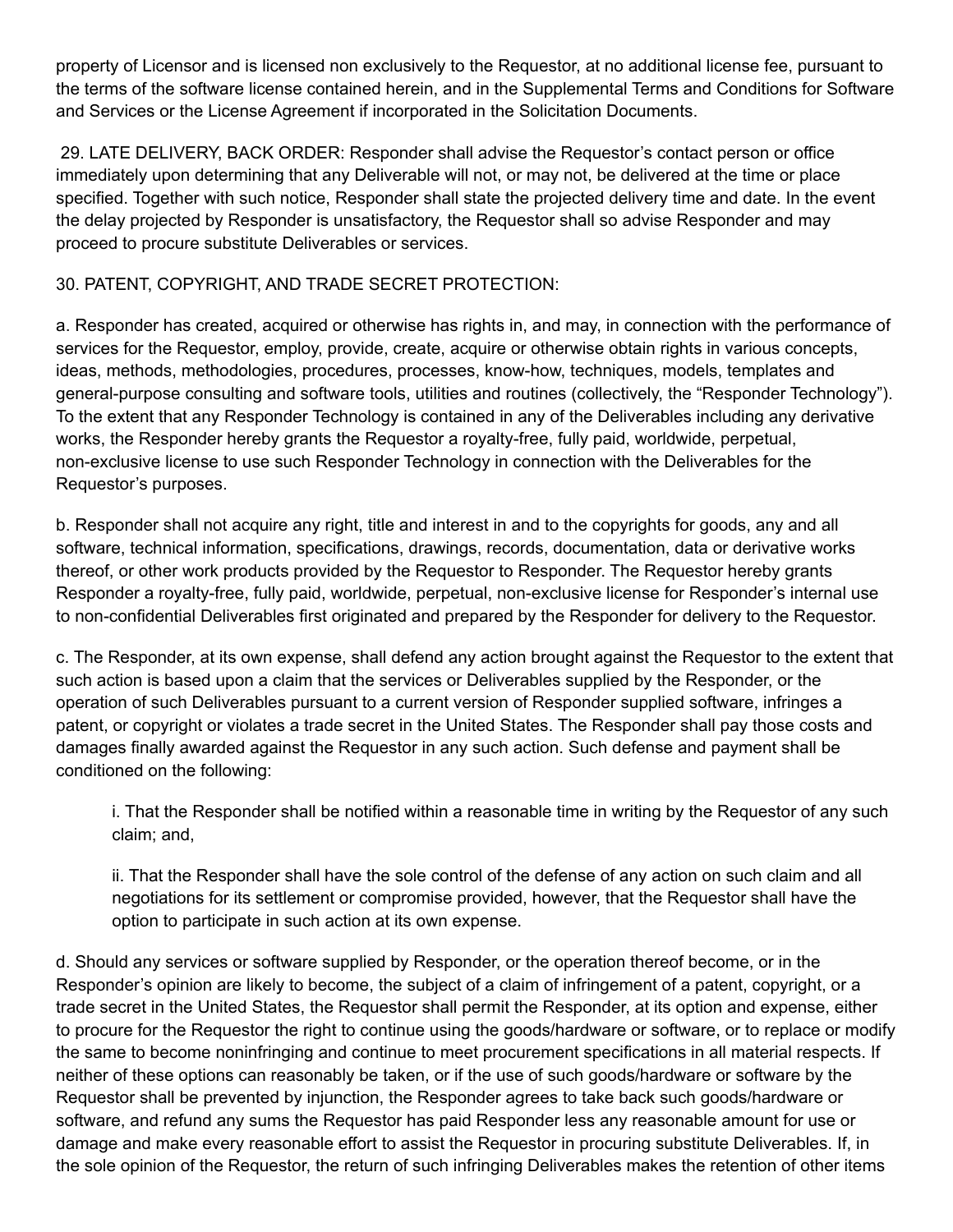of Deliverables acquired from the Responder under this Contract impractical, the Requestor shall then have the option of terminating the Contract, or applicable portions thereof, without penalty or termination charge. The Responder agrees to take back such Deliverables and refund any sums the Requestor has paid Responder less any reasonable amount for use or damage.

e. Responder will not be required to defend or indemnify the Requestor if any claim by a third party against the Requestor for infringement or misappropriation (i) results from the Requestor's alteration of any Responder-branded product or Deliverable, or (ii) results from the continued use of the good(s) or Services and Deliverables after receiving notice they infringe a trade secret of a third party.

f. Nothing stated herein, however, shall affect Responder's ownership in or rights to its pre existing intellectual property and proprietary rights.

31. ACCESS TO PERSONS AND RECORDS: Pursuant to N.C. General Statute 147-64.7, the Requestor, the State Auditor, appropriate federal officials, and their respective authorized employees or agents are authorized to examine all books, records, and accounts of the Responder insofar as they relate to transactions with any department, board, officer, commission, institution, or other Agency or political subdivision of the State of North Carolina pursuant to the performance of this Contract or to costs charged to this Contract. The Responder shall retain any such books, records, and accounts for a minimum of three (3) years after the completion of this Contract. Additional audit or reporting requirements may be required by any Agency or political subdivision, if in the Agency's or political subdivision's opinion, such requirement is imposed by federal or state law or regulation (e.g. "E-Rate" is five (5) years after the completion of the contract).

32. DISPUTE RESOLUTION: The parties agree that it is in their mutual interest to resolve disputes informally. A claim by the Responder shall be submitted in writing to the Requestor's Contract Administrator for decision. A claim by the Requestor shall be submitted in writing to the Responder's Contract Administrator for decision. The Parties shall negotiate in good faith and use all reasonable efforts to resolve such dispute(s). During the time the Parties are attempting to resolve any dispute, each shall proceed diligently to perform their respective duties and responsibilities under this Contract. If a dispute cannot be resolved between the Parties within thirty (30) days after delivery of notice, either Party may elect to exercise any other remedies available under this Contract, or at law. This term shall not constitute an agreement by either party to mediate or arbitrate any dispute.

33. DEFAULT: In the event any Deliverable furnished by the Responder during performance of any Contract term fails to conform to any material requirement of the Contract specifications, notice of the failure is provided by the Requestor and if the failure is not cured within ten (10) days, or Responder fails to meet the requirements of ACCEPTANCE CRITERIA herein, the Requestor may cancel and procure the articles or services from other sources; holding Responder liable for any excess costs occasioned thereby, subject only to the limitations provided in "LIMITATION OF RESPONDER'S LIABILITY" and "RESPONDER'S LIABILITY FOR INJURY TO PERSONS OR DAMAGE TO PROPERTY" and the obligation to informally resolve disputes as provided in "DISPUTE RESOLUTION" of these Terms and Conditions. Default may be cause for debarment as provided in 09 NCAC 06B.1030. The Requestor reserves the right to require performance guaranties pursuant to 09 NCAC 06B.1031 from the Responder without expense to the Requestor. The rights and remedies of the Requestor provided above shall not be exclusive and are in addition to any other rights and remedies provided by law or under the Contract.

If Responder fails to deliver Deliverables within the time required by this Contract, the Requestor may provide written notice of said failure to Responder, and by such notice require payment of a penalty.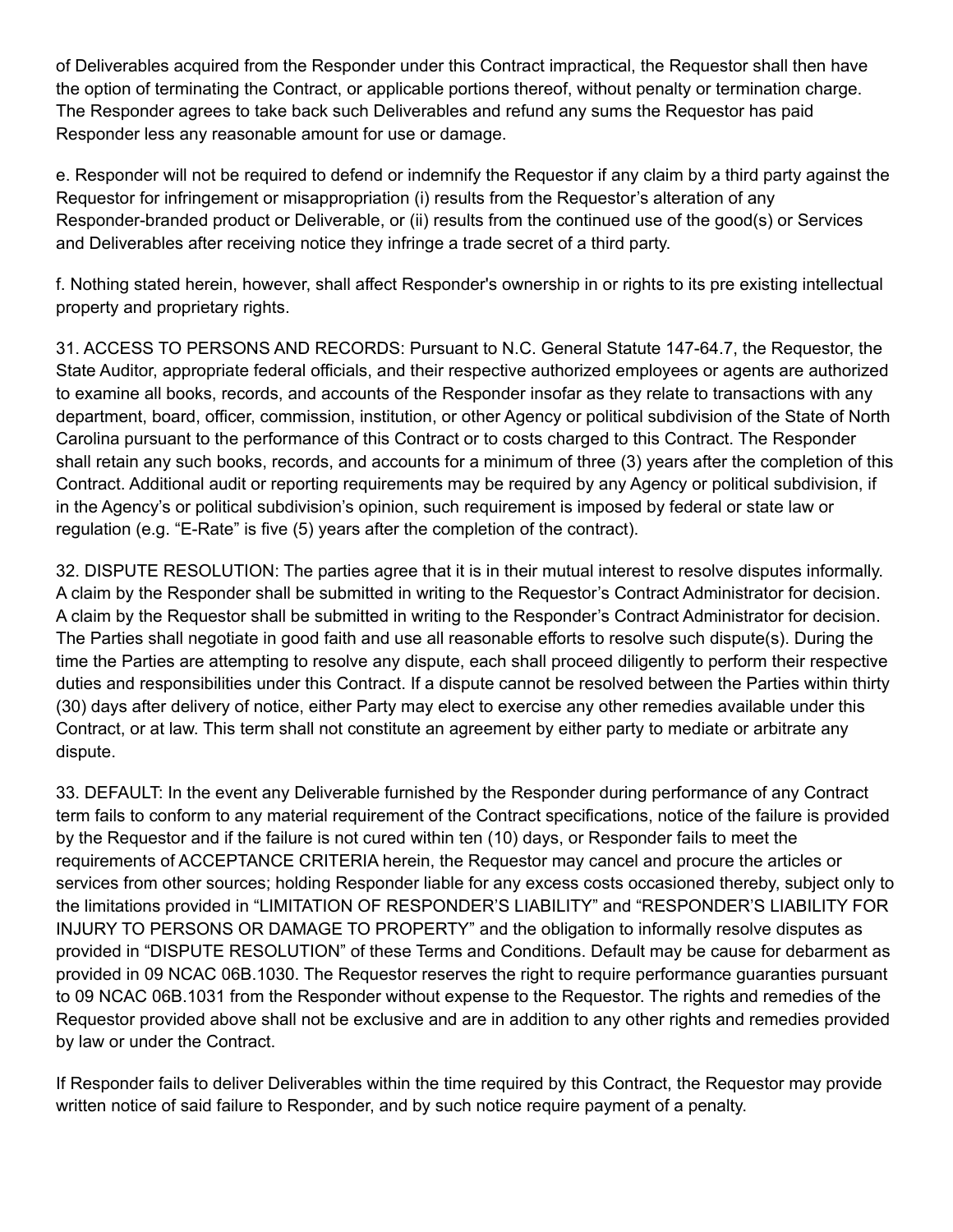Should the Requestor fail to perform any of its obligations upon which Responder's performance is conditioned, Responder shall not be in default for any delay, cost increase or other consequences due to the Requestor's failure. Responder will use reasonable efforts to mitigate delays, costs or expenses arising from assumptions in the Responder's bid documents that prove erroneous or are otherwise invalid. Any deadline that is affected by any such failure in assumptions or performance by the Requestor shall be extended by an amount of time reasonably necessary to compensate for the effect of such failure.

Responder shall provide a plan to cure any default if requested by the Requestor. The plan shall state the nature of the default, the time required for cure, any mitigating factors causing or tending to cause the default, and such other information as the Responder may deem necessary or proper to provide.

34. WAIVER OF DEFAULT: Waiver by either party of any default or breach by the other Party shall not be deemed a waiver of any subsequent default or breach and shall not be construed to be a modification or novation of the terms of this Contract, unless so stated in writing and signed by authorized representatives of the Requestor and the Responder, and made as an amendment to this Contract pursuant to Paragraph "CHANGES" herein below.

35. TERMINATION: Any notice or termination made under this Contract shall be transmitted via US Mail, Certified Return Receipt Requested. The period of notice for termination shall begin on the day the return receipt is signed and dated. The parties may mutually terminate this Contract by written agreement at any time. The Requestor may terminate this Contract, in whole or in part, pursuant to Paragraph "DEFAULT", or pursuant to the Special Terms and Conditions in the Solicitation Documents, if any, or for any of the following:

a. TERMINATION FOR CAUSE: In the event any goods, software, or service furnished by the Responder during performance of any Contract term fails to conform to any material requirement of the Contract, and the failure is not cured within the specified time after providing written notice thereof to Responder, the Requestor may cancel and procure the articles or services from other sources; holding Responder liable for any excess costs occasioned thereby, subject only to the limitations provided in Paragraphs "LIMITATION OF RESPONDER'S LIABILITY" and "RESPONDER'S LIABILITY FOR INJURY TO PERSONS OR DAMAGE TO PROPERTY" herein. The rights and remedies of the Requestor provided above shall not be exclusive and are in addition to any other rights and remedies provided by law or under the Contract. Responder shall not be relieved of liability to the Requestor for damages sustained by the Requestor arising from Responder's breach of this Contract; and the Requestor may, in its discretion, withhold any payment due as a setoff until such time as the damages are finally determined or as agreed by the parties. Voluntary or involuntary Bankruptcy or receivership by Responder shall be cause for termination.

b. TERMINATION FOR CONVENIENCE WITHOUT CAUSE: The Requestor may terminate service and indefinite quantity contracts, in whole or in part by giving 30 days prior notice in writing to the Responder. Responder shall be entitled to sums due as compensation for Deliverables provided and services performed in conformance with the Contract. In the event the Contract is terminated for the convenience of the Requestor, the Requestor will pay for all work performed and products delivered in conformance with the Contract up to the date of termination.

36. LIMITATION OF RESPONDER'S LIABILITY: a. Where Deliverables are under the Requestor's exclusive management and control, the Responder shall not be liable for direct damages caused by the Requestor's failure to fulfill any State responsibilities of assuring the proper use, management and supervision of the Deliverables and programs, audit controls, operating methods, office procedures, or for establishing all proper checkpoints necessary for the Requestor's intended use of the Deliverables. b. The Responder's liability for damages to the Requestor for any cause whatsoever, and regardless of the form of action, whether in contract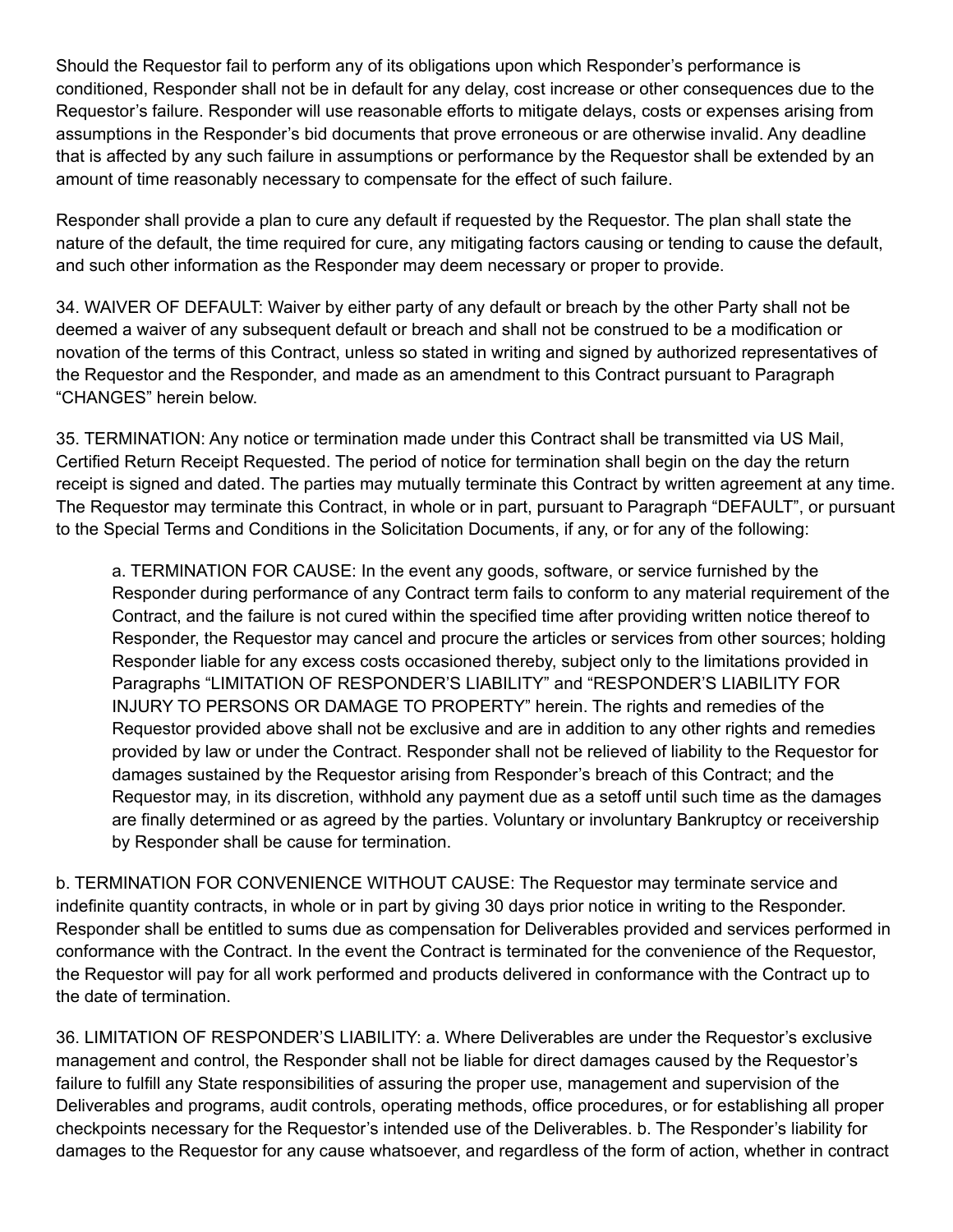or in tort, shall be limited to two times the value of the Contract. c. The foregoing limitation of liability shall not apply to the payment of costs and damage awards referred to in the Paragraph entitled "Patent, Copyright, and Trade Secret Protection", to claims covered by other specific provisions calling for liquidated damages or specifying a different limit of liability, or to claims for injury to persons or damage to property caused by Responder's negligence or willful or wanton conduct. This limitation of liability does not apply to the receipt of court costs or attorney's fees that might be awarded by a court in addition to damages after litigation based on this Contract.

## 37. RESPONDER'S LIABILITY FOR INJURY TO PERSONS OR DAMAGE TO PROPERTY:

a. The Responder shall be liable for damages arising out of personal injuries and/or damage to real or tangible personal property of the Requestor, employees of the Requestor, persons designated by the Requestor for training, or person(s) other than agents or employees of the Responder, designated by the Requestor for any purpose, prior to, during, or subsequent to delivery, installation, acceptance, and use of the Deliverables either at the Responder's site or at the Requestor's place of business, provided that the injury or damage was caused by the fault or negligence of the Responder.

b. The Responder agrees to indemnify, defend and hold the Requestor and its Officers, employees, agents and assigns harmless from any liability relating to personal injury or injury to real or personal property of any kind, accruing or resulting to any other person, firm or corporation furnishing or supplying work, services, materials or supplies in connection with the performance of this contract, whether tangible or intangible, arising out of the ordinary negligence, willful or wanton negligence, or intentional acts of the Responder, its officers, employees, agents, assigns or subcontractors, in the performance of this Contract.

c. Responder shall not be liable for damages arising out of or caused by an alteration or an attachment not made or installed by the Responder, or for damage to alterations or attachments that may result from the normal operation and maintenance of the Responder's goods.

38. CHANGES: This Contract and subsequent purchase order(s) is awarded subject to shipment of quantities, qualities, and prices indicated by the order or Contract, and all conditions and instructions of the Contract or proposal on which it is based. Any changes made to this Contract or purchase order proposed by the Responder are hereby rejected unless accepted in writing by the Requestor. The Requestor shall not be responsible for Deliverables or services delivered without a purchase order from the Requestor.

39. TIME IS OF THE ESSENCE: Time is of the essence in the performance of this Contract.

40. INDEPENDENT CONTRACTORS: Responder and its employees, officers and executives, and subcontractors, if any, shall be independent contractors and not employees or agents of the Requestor. This Contract shall not operate as a joint venture, partnership, trust, agency or any other business relationship.

41. TRANSPORTATION: Transportation of Deliverables shall be FOB Destination; unless otherwise specified in the solicitation document or purchase order. Freight, handling, hazardous material charges, and distribution and installation charges shall be included in the total price of each item. Any additional charges shall not be honored for payment unless authorized in writing by the Requestor. In cases where parties, other than the Responder ship materials against this order, the shipper must be instructed to show the purchase order number on all packages and shipping manifests to ensure proper identification and payment of invoices. A complete packing list must accompany each shipment.

42. NOTICES: Any notices required under this Contract should be delivered to the Contract Administrator for each party. Unless otherwise specified in the Solicitation Documents, any notices shall be delivered in writing by U.S. Mail, Commercial Courier or by hand.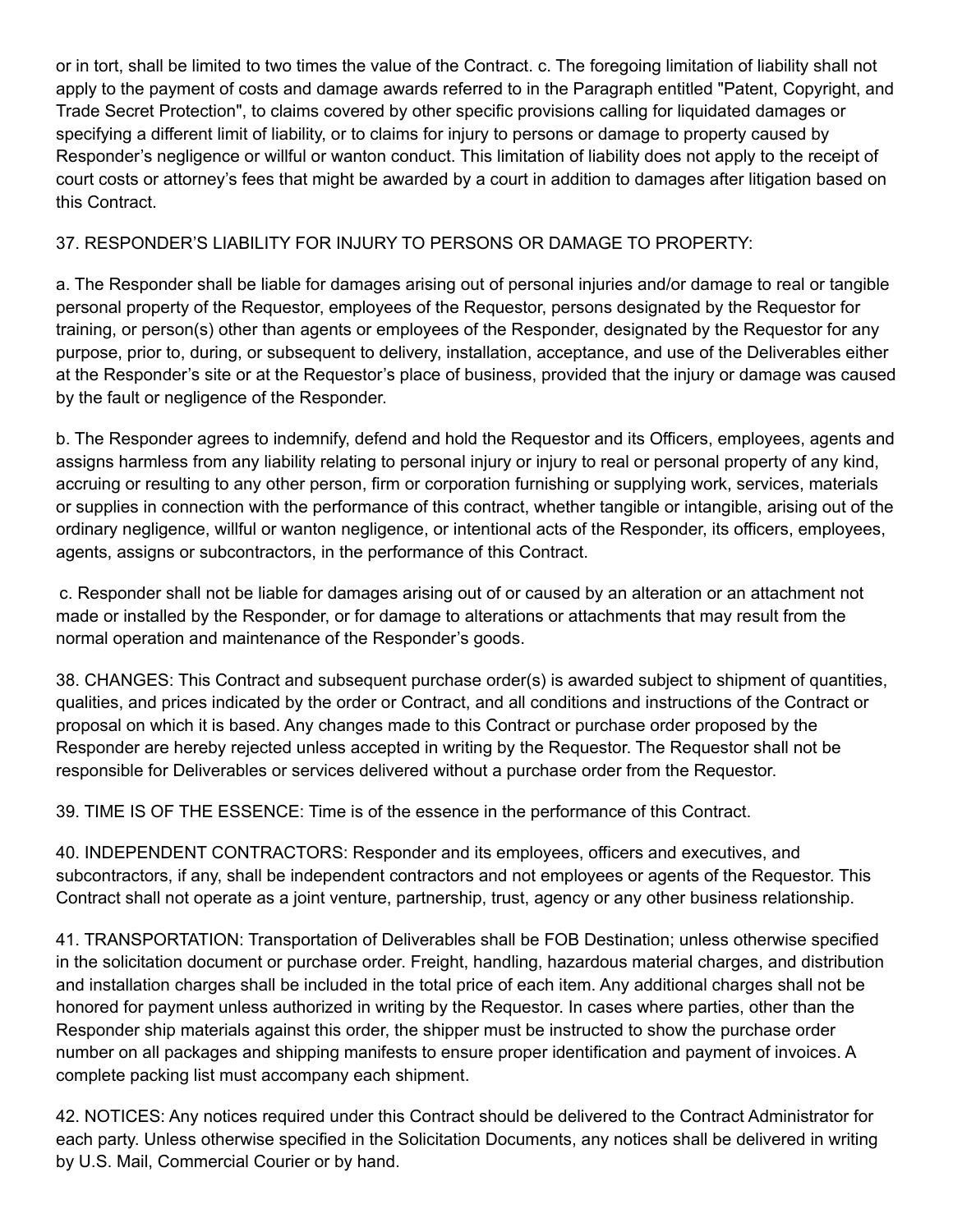43. TITLES AND HEADINGS: Titles and Headings in this Contract are used for convenience only and do not define, limit or proscribe the language of terms identified by such Titles and Headings.

44. AMENDMENT: This Contract may not be amended orally or by performance. Any amendment must be made in written form and signed by duly authorized representatives of the Requestor and Responder.

45. TAXES: The Requestor is exempt from Federal excise taxes and no payment will be made for any personal property taxes levied on the Responder or for any taxes levied on employee wages. Agencies or political subdivisions of the State may have additional exemptions or exclusions for federal or state taxes. Evidence of such additional exemptions or exclusions may be provided to Responder by Agencies or political subdivision, as applicable, during the term of this Contract. Applicable State or local sales taxes shall be invoiced as a separate item.

## 46. GOVERNING LAWS, JURISDICTION, AND VENUE:

a. This Contract is made under and shall be governed and construed in accordance with the laws of the State of North Carolina. The place of this Contract or purchase order, its situs and forum, shall be Randolph County, North Carolina, where all matters, whether sounding in contract or in tort, relating to its validity, construction, interpretation and enforcement shall be determined. Responder agrees and submits, solely for matters relating to this Contract, to the jurisdiction of the courts of the State of North Carolina, and stipulates that Randolph County shall be the proper venue for all matters.

b. Except to the extent the provisions of the Contract are clearly inconsistent therewith, the applicable provisions of the Uniform Commercial Code as modified and adopted in North Carolina shall govern this Contract. To the extent the Contract entails both the supply of "goods" and "services," such shall be deemed "goods" within the meaning of the Uniform Commercial Code, except when deeming such services as "goods" would result in a clearly unreasonable interpretation.

47. FORCE MAJEURE: Neither party shall be deemed to be in default of its obligations hereunder if and so long as it is prevented from performing such obligations as a result of events beyond its reasonable control, including without limitation, fire, power failures, any act of war, hostile foreign action, nuclear explosion, riot, strikes or failures or refusals to perform under subcontracts, civil insurrection, earthquake, hurricane, tornado, or other catastrophic natural event or act of God.

48. COMPLIANCE WITH LAWS: The Responder shall comply with all laws, ordinances, codes, rules, regulations, and licensing requirements that are applicable to the conduct of its business, including those of federal, state, and local agencies having jurisdiction and/or authority.

49. SEVERABILITY: In the event that a court of competent jurisdiction holds that a provision or requirement of this Contract violates any applicable law, each such provision or requirement shall be enforced only to the extent it is not in violation of law or is not otherwise unenforceable and all other provisions and requirements of this Contract shall remain in full force and effect. All promises, requirements, terms, conditions, provisions, representations, guarantees and warranties contained herein shall survive the expiration or termination date unless specifically provided otherwise herein, or unless superseded by applicable federal or State statute, including statutes of repose or limitation.

50. FEDERAL INTELLECTUAL PROPERTY BANKRUPTCY PROTECTION ACT: The Parties agree that the Requestor shall be entitled to all rights and benefits of the Federal Intellectual Property Bankruptcy Protection Act, Public Law 100-506, codified at 11 U.S.C. 365(n), and any amendments thereto.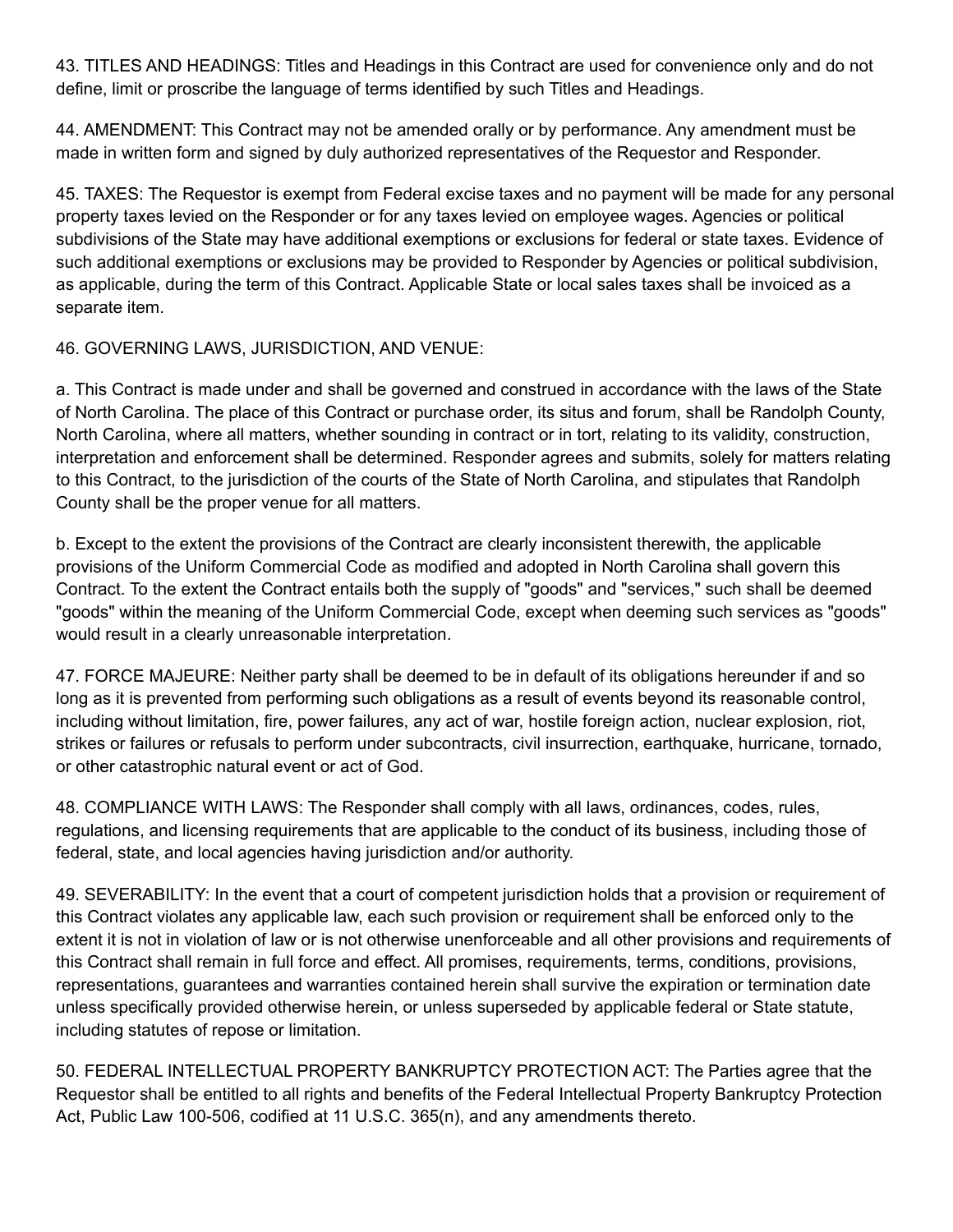51. PROHIBITION ON CERTAIN TELECOMMUNICATIONS AND VIDEO SURVEILLANCE SERVICES OR EQUIPMENT. THIS CONTRACT, IF FEDERAL FUNDING IS USED, IS A COVERED TRANSACTION FOR PURPOSES OF 2 C.F.R. §200.216. RECIPIENTS AND SUBRECIPIENTS ARE PROHIBITED FROM OBLIGATING OR EXPENDING LOAN OR GRANT FUNDS TO:

- a. Procure or obtain.
- b. Extend or renew a contract to procure or obtain; or

c. Enter into a contract (or extend or renew a contract) to procure or obtain equipment, services, or systems that uses covered telecommunications equipment or services as a substantial or essential component of any system, or as critical technology as part of any system. As described in Public Law 115-232, section 889, covered telecommunications equipment is telecommunications equipment produced by Huawei Technologies Company or ZTE Corporation (or any subsidiary or affiliate of such entities).

For the purpose of public safety, security of government facilities, physical security surveillance of Critical infrastructure, and other national security purposes, video surveillance and telecommunications equipment produced by Hytera Communications Corporation, Hangzhou Hikvision Digital Technology Company, or Dahua Technology Company (or any subsidiary or affiliate of such entities). Telecommunications or video surveillance services provided by such entities or using such equipment.

Telecommunications or video surveillance equipment or services produced or provided by an entity that the Secretary of Defense, in consultation with the Director of the National Intelligence or the Director of the Federal Bureau of Investigation, reasonably believes to be an entity owned or controlled by, or otherwise connected to, the government of a covered foreign country.

In implementing the prohibition under Public Law 115-232, section 889, subsection (f), paragraph (1), heads of executive agencies administering loan, grant, or subsidy programs shall prioritize available funding and technical support to assist affected businesses, institutions and organizations as is reasonably necessary for those affected entities to transition from covered communications equipment and services, to procure replacement equipment and services, and to ensure that communications service to users and customers is sustained. See Public Law 115-232, section 889 for additional information. See also §200.471.

52. Federal Funds: The following federal provisions apply pursuant to 2 C.F.R. § 200.326 and 2 C.F.R. Part 200, Appendix II (as may be applicable):

- a. Equal Employment Opportunity (41 C.F.R. Part 60);
- b. Davis-Bacon Act (40 U.S.C. 3141-3148);
- c. Copeland "Anti-Kickback" Act (40 U.S.C. 3145);
- d. Contract Work Hours and Safety Standards Act (40 U.S.C. 3701-3708);

e. Clean Air Act (42 U.S.C. 7401-76711q.) and the Federal Water Pollution Control Act (33 U.S.C. 1251-1387);

f. Debarment and Suspension (Executive Orders 12549 and 12689);

g. Byrd Anti-Lobbying Amendment (31 U.S.C. 1352);